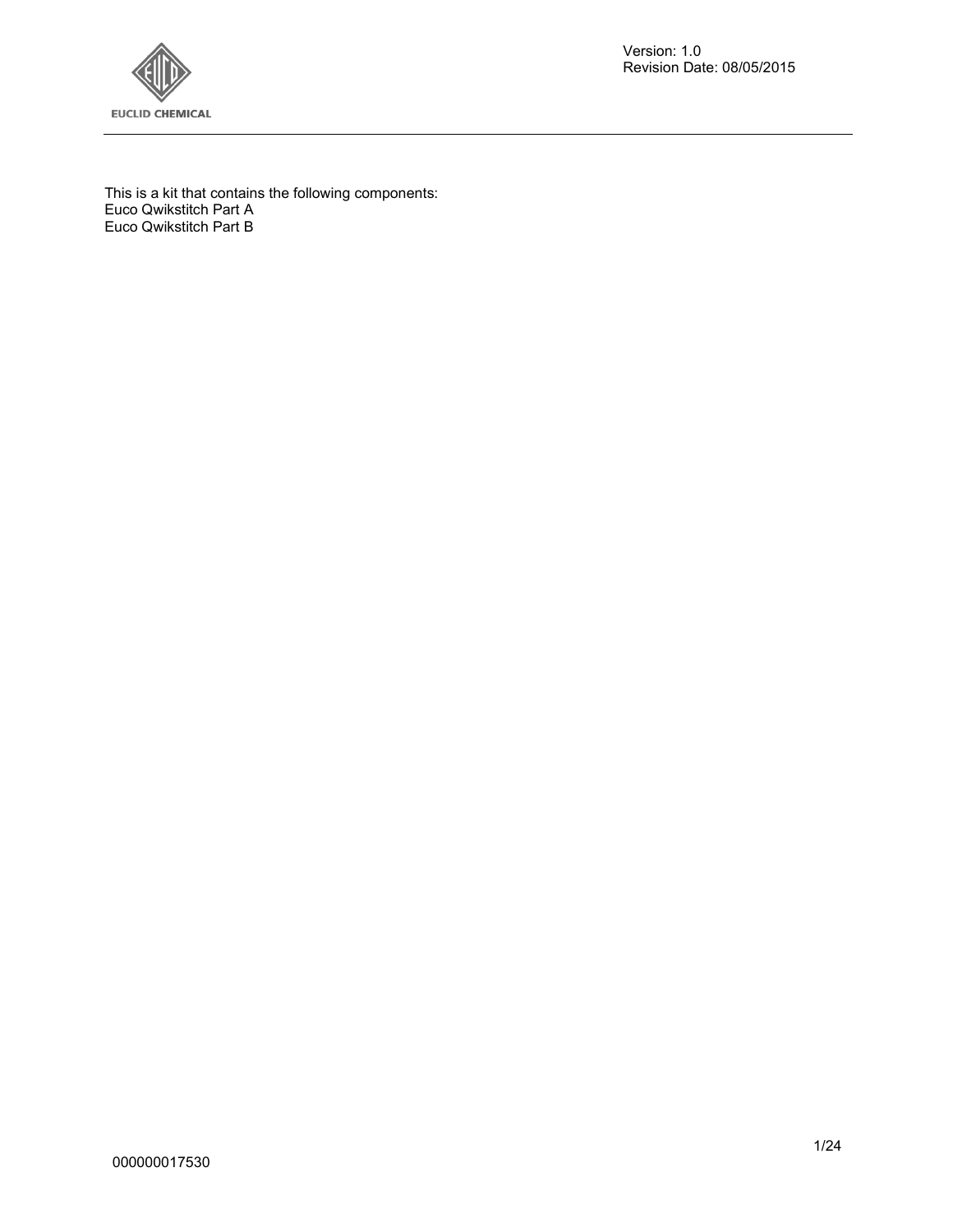

Version: 1.0 Revision Date: 08/05/2015

# **SAFETY DATA SHEET**

#### **1. Identification**

#### **Product identifier:** Euco Qwikstitch Part A **Product Code:** 693Q 95

#### **Recommended use and restriction on use**

**Recommended use:** Curative **Restrictions on use:** Not known.

#### **Manufacturer/Importer/Supplier/Distributor Information**

EUCLID CHEMICAL COMPANY 19218 REDWOOD ROAD CLEVELAND OH 44110 US

| <b>Contact person:</b>      |  |
|-----------------------------|--|
| <b>Telephone:</b>           |  |
| Emergency telephone number: |  |

**EH&S Department Telephone:** 216-531-9222 **Emergency telephone number:** 1-800-424-9300 (US); 1-613-996-6666 (Canada)

#### **2. Hazard(s) identification**

#### **Hazard Classification**

#### **Health Hazards**

| Category 2 |
|------------|
| Category 1 |
| Category 1 |
| Category 2 |
|            |

#### **Unknown toxicity** - **Health**

| Acute toxicity, oral                     | 48 %    |
|------------------------------------------|---------|
| Acute toxicity, dermal                   | 48 %    |
| Acute toxicity, inhalation, vapor        | 100%    |
| Acute toxicity, inhalation, dust or mist | 100 $%$ |
|                                          |         |

#### **Unknown toxicity** - **Environment**

| Acute hazards to the aguatic<br>environment   | 100 $%$ |
|-----------------------------------------------|---------|
| Chronic hazards to the aquatic<br>environment | 100 $%$ |

#### **Label Elements**

**Hazard Symbol:**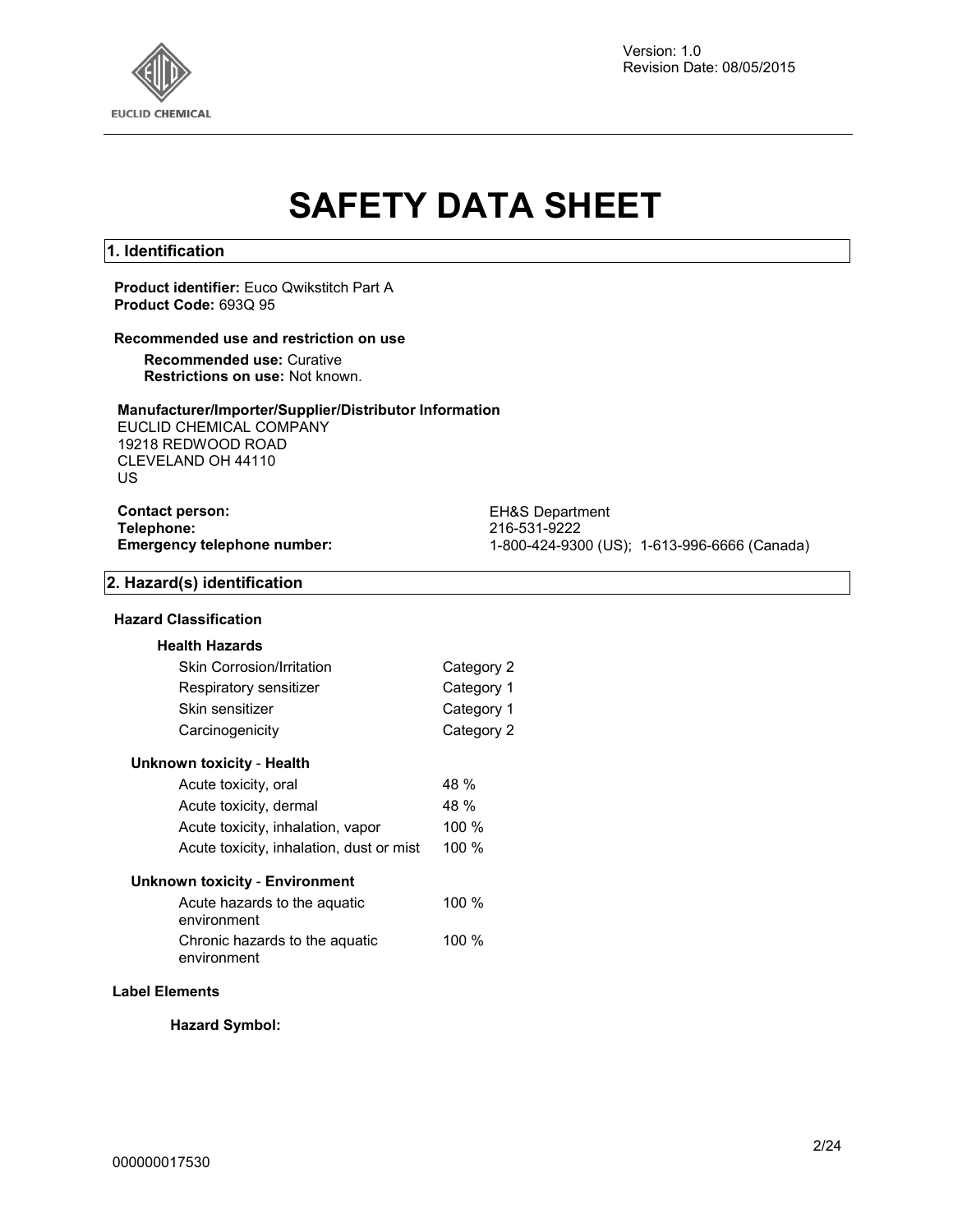

| <b>Signal Word:</b>                      | Danger                                                                                                                                                                                                                                                                                                                                                                                                                                                                               |
|------------------------------------------|--------------------------------------------------------------------------------------------------------------------------------------------------------------------------------------------------------------------------------------------------------------------------------------------------------------------------------------------------------------------------------------------------------------------------------------------------------------------------------------|
| <b>Hazard Statement:</b>                 | Causes skin irritation.<br>May cause allergy or asthma symptoms or breathing difficulties if inhaled.<br>May cause an allergic skin reaction.<br>Suspected of causing cancer.                                                                                                                                                                                                                                                                                                        |
| <b>Precautionary</b><br><b>Statement</b> |                                                                                                                                                                                                                                                                                                                                                                                                                                                                                      |
| <b>Prevention:</b>                       | Wash thoroughly after handling. Wear protective gloves/protective<br>clothing/eye protection/face protection. Avoid breathing<br>dust/fume/gas/mist/vapors/spray. [In case of inadequate ventilation] wear<br>respiratory protection. Contaminated work clothing must not be allowed out<br>of the workplace. Obtain special instructions before use. Do not handle until<br>all safety precautions have been read and understood. Use personal<br>protective equipment as required. |
| Response:                                | If inhaled: If breathing is difficult, remove person to fresh air and keep<br>comfortable for breathing. If experiencing respiratory symptoms: Call a<br>POISON CENTER/doctor. IF ON SKIN: Wash with plenty of water. If skin<br>irritation or rash occurs: Get medical advice/attention. If exposed or<br>concerned: Get medical advice/attention. Specific treatment (see this label).<br>Wash contaminated clothing before reuse.                                                 |

 $\blacktriangle$ 

Storage: Store locked up. **Disposal:** Dispose of contents/container to an appropriate treatment and disposal facility in accordance with applicable laws and regulations, and product characteristics at time of disposal.

#### **Other hazards which do not result in GHS classification:**  None.

#### **3. Composition/information on ingredients**

#### **Mixtures**

| <b>Chemical Identity</b>                | <b>CAS number</b> | Content in percent $(\%)^*$ |
|-----------------------------------------|-------------------|-----------------------------|
| Polymethylene polyphenyl<br>isocyanate  | 9016-87-9         | $40 - 70%$                  |
| 4.4'-Methylene<br>bis(phenylisocyanate) | 101-68-8          | 15 - 40%                    |

\* All concentrations are percent by weight unless ingredient is a gas. Gas concentrations are in percent by volume.

#### **4. First-aid measures**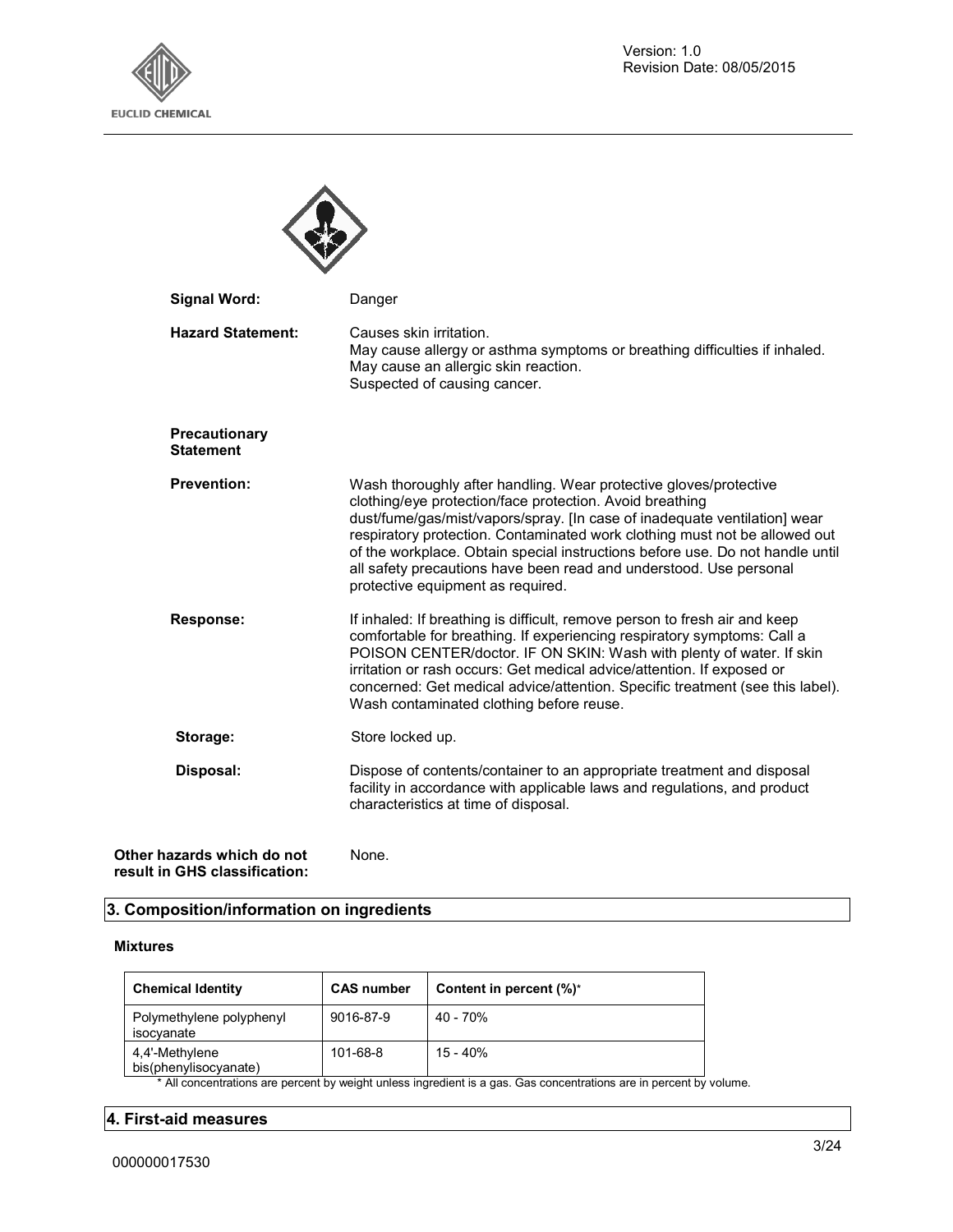

| Ingestion:                                                    | Call a POISON CENTER/doctor//if you feel unwell. Rinse mouth.                                                                                                                                                                                                    |
|---------------------------------------------------------------|------------------------------------------------------------------------------------------------------------------------------------------------------------------------------------------------------------------------------------------------------------------|
| Inhalation:                                                   | Call a physician or poison control center immediately. If breathing stops,<br>provide artificial respiration. Move to fresh air. If breathing is difficult, give<br>oxygen.                                                                                      |
| <b>Skin Contact:</b>                                          | Get medical attention. Destroy or thoroughly clean contaminated shoes.<br>Immediately remove contaminated clothing and shoes and wash skin with<br>soap and plenty of water. If skin irritation or an allergic skin reaction<br>develops, get medical attention. |
| Eye contact:                                                  | Immediately flush with plenty of water for at least 15 minutes. If easy to do,<br>remove contact lenses. Get medical attention.                                                                                                                                  |
| Most important symptoms/effects, acute and delayed            |                                                                                                                                                                                                                                                                  |
| <b>Symptoms:</b>                                              | Prolonged or repeated contact with skin may cause redness, itching,<br>irritation and eczema/chapping.                                                                                                                                                           |
|                                                               | Indication of immediate medical attention and special treatment needed                                                                                                                                                                                           |
| Treatment:                                                    | Symptoms may be delayed.                                                                                                                                                                                                                                         |
| 5. Fire-fighting measures                                     |                                                                                                                                                                                                                                                                  |
| <b>General Fire Hazards:</b>                                  | No unusual fire or explosion hazards noted.                                                                                                                                                                                                                      |
| Suitable (and unsuitable) extinguishing media                 |                                                                                                                                                                                                                                                                  |
| Suitable extinguishing<br>media:                              | Use fire-extinguishing media appropriate for surrounding materials.                                                                                                                                                                                              |
| Unsuitable extinguishing<br>media:                            | Do not use water jet as an extinguisher, as this will spread the fire.                                                                                                                                                                                           |
| Specific hazards arising from<br>the chemical:                | During fire, gases hazardous to health may be formed.                                                                                                                                                                                                            |
| Special protective equipment and precautions for firefighters |                                                                                                                                                                                                                                                                  |
|                                                               |                                                                                                                                                                                                                                                                  |
| <b>Special fire fighting</b><br>procedures:                   | No data available.                                                                                                                                                                                                                                               |
| Special protective equipment<br>for fire-fighters:            | Self-contained breathing apparatus and full protective clothing must be<br>worn in case of fire.                                                                                                                                                                 |

| Personal precautions.    | Ventilate closed spaces before entering them. Evacuate area. See Section |
|--------------------------|--------------------------------------------------------------------------|
| protective equipment and | 8 of the SDS for Personal Protective Equipment. Keep upwind. Keep        |
| emergency procedures:    | unauthorized personnel away. Do not touch damaged containers or spilled  |
|                          | material unless wearing appropriate protective clothing.                 |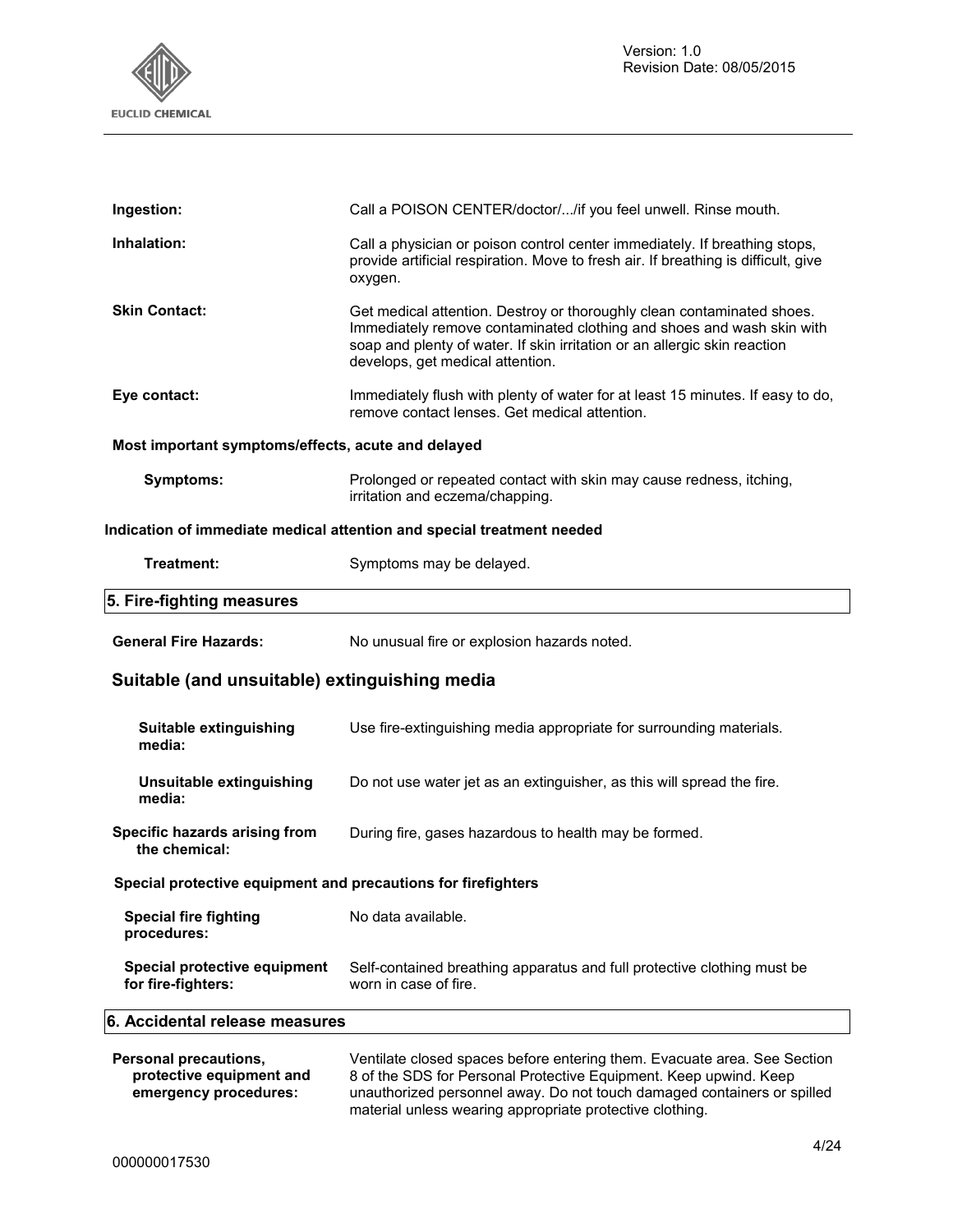

| Methods and material for<br>containment and cleaning<br>up: | Dam and absorb spillages with sand, earth or other non-combustible<br>material. Collect spillage in containers, seal securely and deliver for<br>disposal according to local regulations.                                                                                                                                                                                                                                                                               |
|-------------------------------------------------------------|-------------------------------------------------------------------------------------------------------------------------------------------------------------------------------------------------------------------------------------------------------------------------------------------------------------------------------------------------------------------------------------------------------------------------------------------------------------------------|
| <b>Notification Procedures:</b>                             | In the event of a spill or accidental release, notify relevant authorities in<br>accordance with all applicable regulations.                                                                                                                                                                                                                                                                                                                                            |
| <b>Environmental Precautions:</b>                           | Do not contaminate water sources or sewer. Prevent further leakage or<br>spillage if safe to do so.                                                                                                                                                                                                                                                                                                                                                                     |
| 7. Handling and storage                                     |                                                                                                                                                                                                                                                                                                                                                                                                                                                                         |
| Precautions for safe handling:                              | Wash hands thoroughly after handling. Do not handle until all safety<br>precautions have been read and understood. Obtain special instructions<br>before use. Use personal protective equipment as required. Do not breathe<br>dust/fume/gas/mist/vapors/spray. Avoid contact with skin. Avoid contact<br>with eyes, skin, and clothing. Provide adequate ventilation. Wear<br>appropriate personal protective equipment. Observe good industrial<br>hygiene practices. |
| Conditions for safe storage,<br>including any               | Store locked up.                                                                                                                                                                                                                                                                                                                                                                                                                                                        |

## **8. Exposure controls/personal protection**

#### **Control Parameters**

**incompatibilities:** 

#### **Occupational Exposure Limits**

| <b>Chemical Identity</b>                | type       | <b>Exposure Limit Values</b> | <b>Source</b>                                                                     |
|-----------------------------------------|------------|------------------------------|-----------------------------------------------------------------------------------|
| Polymethylene<br>polyphenyl isocyanate  | <b>TWA</b> | $0.005$ ppm                  | US. ACGIH Threshold Limit Values<br>(2011)                                        |
|                                         | Ceiling    | $0.02$ ppm $0.2$ mg/m3       | US. OSHA Table Z-1 Limits for Air<br>Contaminants (29 CFR 1910.1000)<br>(02 2006) |
| 4,4'-Methylene<br>bis(phenylisocyanate) | <b>TWA</b> | $0.005$ ppm                  | US. ACGIH Threshold Limit Values<br>(2011)                                        |
|                                         | Ceiling    | $0.02$ ppm $0.2$ mg/m3       | US. OSHA Table Z-1 Limits for Air<br>Contaminants (29 CFR 1910.1000)<br>(02 2006) |

| <b>Chemical name</b>                   | type           | <b>Exposure Limit Values</b> | <b>Source</b>                                                                                                                                                                    |
|----------------------------------------|----------------|------------------------------|----------------------------------------------------------------------------------------------------------------------------------------------------------------------------------|
| Polymethylene<br>polyphenyl isocyanate | <b>TWA</b>     | $0.005$ ppm                  | Canada. British Columbia OELs.<br>(Occupational Exposure Limits for<br><b>Chemical Substances, Occupational</b><br>Health and Safety Regulation 296/97,<br>as amended) (07 2007) |
|                                        | <b>CEILING</b> | $0.01$ ppm                   | Canada. British Columbia OELs.<br>(Occupational Exposure Limits for<br>Chemical Substances, Occupational<br>Health and Safety Regulation 296/97,<br>as amended) (07 2007)        |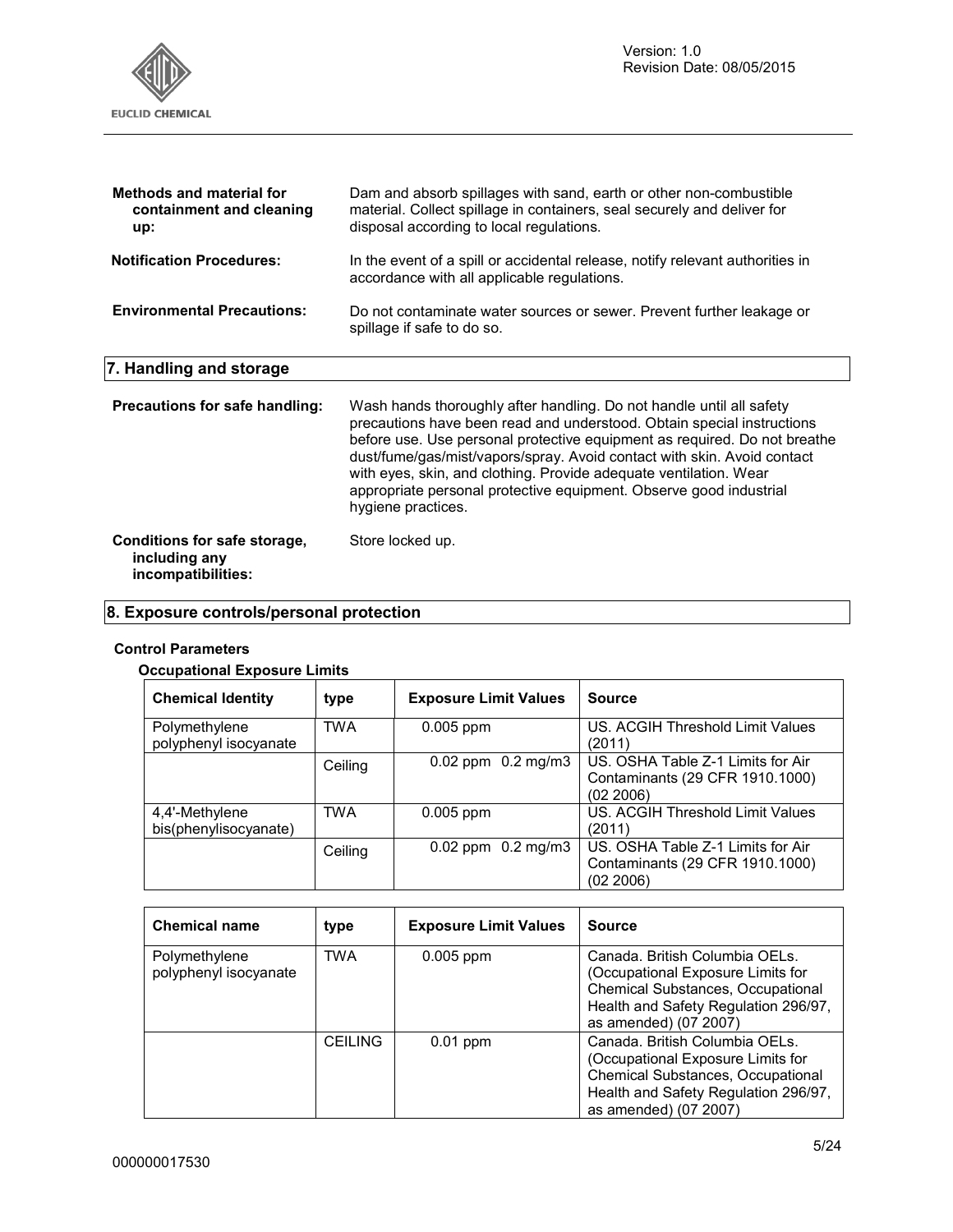

|                                         | <b>TWA</b>     | $0.005$ ppm |                | Canada. British Columbia OELs.<br>(Occupational Exposure Limits for<br>Chemical Substances, Occupational<br>Health and Safety Regulation 296/97,<br>as amended) (07 2007) |
|-----------------------------------------|----------------|-------------|----------------|---------------------------------------------------------------------------------------------------------------------------------------------------------------------------|
|                                         | <b>CEILING</b> | $0.01$ ppm  |                | Canada. British Columbia OELs.<br>(Occupational Exposure Limits for<br>Chemical Substances, Occupational<br>Health and Safety Regulation 296/97,<br>as amended) (07 2007) |
| Polymethylene<br>polyphenyl isocyanate  | <b>TWAEV</b>   | 0.005 ppm   |                | Canada. Ontario OELs. (Control of<br>Exposure to Biological or Chemical<br>Agents) (11 2010)                                                                              |
|                                         | <b>CEV</b>     | $0.02$ ppm  |                | Canada. Ontario OELs. (Control of<br>Exposure to Biological or Chemical<br>Agents) (11 2010)                                                                              |
| Polymethylene<br>polyphenyl isocyanate  | <b>TWA</b>     | 0.005 ppm   | 0.051<br>mg/m3 | Canada. Quebec OELs. (Ministry of<br>Labor - Regulation Respecting the<br>Quality of the Work Environment) (12<br>2008)                                                   |
| 4,4'-Methylene<br>bis(phenylisocyanate) | <b>CEILING</b> | $0.01$ ppm  |                | Canada. British Columbia OELs.<br>(Occupational Exposure Limits for<br>Chemical Substances, Occupational<br>Health and Safety Regulation 296/97,<br>as amended) (07 2007) |
|                                         | <b>TWA</b>     | 0.005 ppm   |                | Canada. British Columbia OELs.<br>(Occupational Exposure Limits for<br>Chemical Substances, Occupational<br>Health and Safety Regulation 296/97,<br>as amended) (07 2007) |
| 4,4'-Methylene<br>bis(phenylisocyanate) | <b>TWAEV</b>   | 0.005 ppm   |                | Canada. Ontario OELs. (Control of<br>Exposure to Biological or Chemical<br>Agents) (11 2010)                                                                              |
|                                         | <b>CEV</b>     | $0.02$ ppm  |                | Canada. Ontario OELs. (Control of<br>Exposure to Biological or Chemical<br>Agents) (11 2010)                                                                              |
| 4,4'-Methylene<br>bis(phenylisocyanate) | <b>TWA</b>     | 0.005 ppm   | 0.051<br>mg/m3 | Canada. Quebec OELs. (Ministry of<br>Labor - Regulation Respecting the<br>Quality of the Work Environment) (12<br>2008)                                                   |

#### **Appropriate Engineering Controls**

Observe good industrial hygiene practices. Observe occupational exposure limits and minimize the risk of inhalation of vapors and mist. Mechanical ventilation or local exhaust ventilation may be required.

#### **Individual protection measures, such as personal protective equipment**

**General information:** Provide easy access to water supply and eye wash facilities. Good general ventilation (typically 10 air changes per hour) should be used. Ventilation rates should be matched to conditions. If applicable, use process enclosures, local exhaust ventilation, or other engineering controls to maintain airborne levels below recommended exposure limits. If exposure limits have not been established, maintain airborne levels to an acceptable level.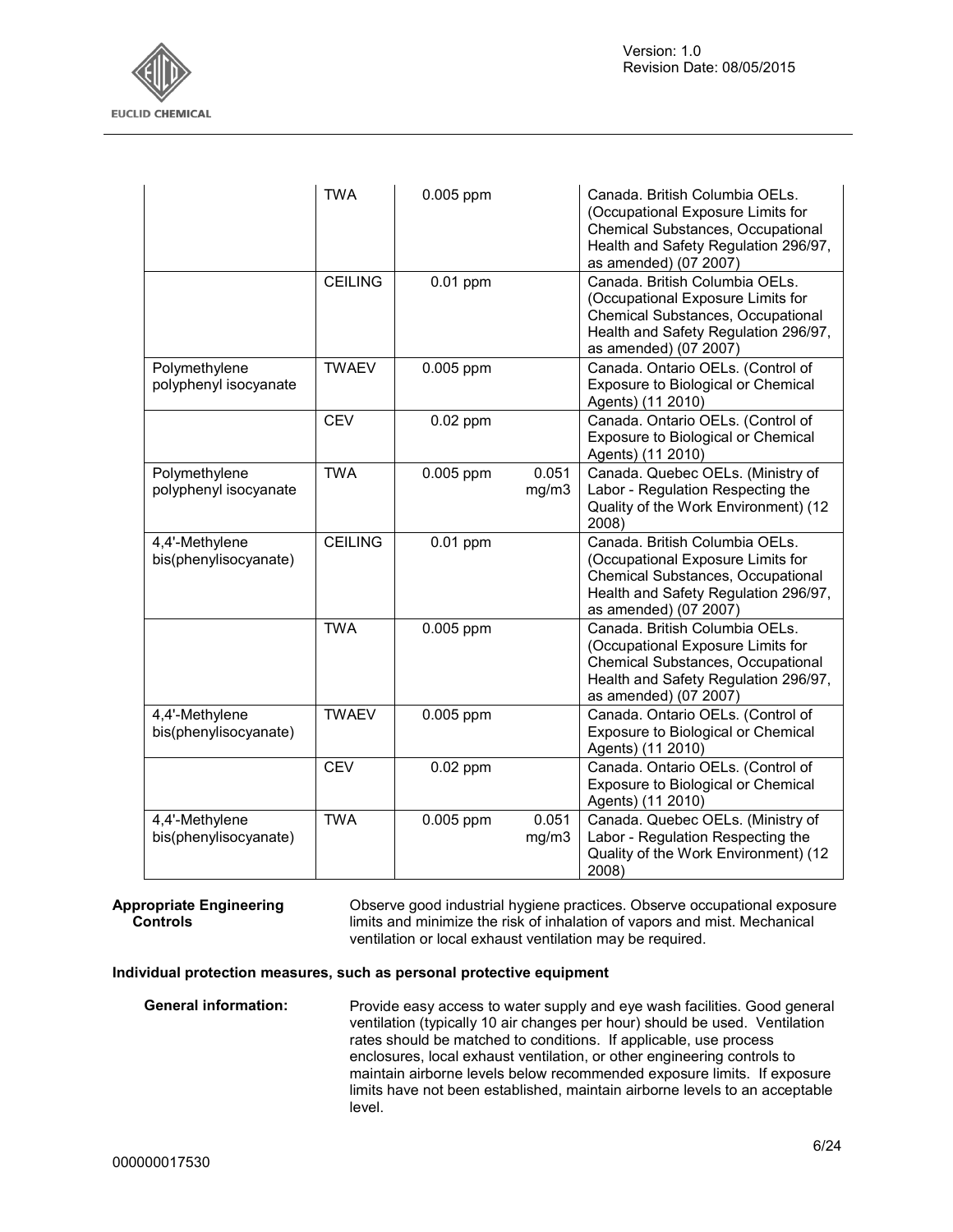

| <b>Eye/face protection:</b>                       | Wear safety glasses with side shields (or goggles).                                                                                                                                                                                                                                                                                                                                                                                                                                       |
|---------------------------------------------------|-------------------------------------------------------------------------------------------------------------------------------------------------------------------------------------------------------------------------------------------------------------------------------------------------------------------------------------------------------------------------------------------------------------------------------------------------------------------------------------------|
| <b>Skin Protection</b><br><b>Hand Protection:</b> | Use suitable protective gloves if risk of skin contact.                                                                                                                                                                                                                                                                                                                                                                                                                                   |
| Other:                                            | Wear suitable protective clothing. Wear chemical-resistant gloves, footwear,<br>and protective clothing appropriate for the risk of exposure. Contact health<br>and safety professional or manufacturer for specific information.                                                                                                                                                                                                                                                         |
| <b>Respiratory Protection:</b>                    | If engineering controls do not maintain airborne concentrations below<br>recommended exposure limits (where applicable) or to an acceptable level<br>(in countries where exposure limits have not been established), an<br>approved respirator must be worn. Air-purifying respirator with an<br>appropriate, government approved (where applicable), air-purifying filter,<br>cartridge or canister. Contact health and safety professional or<br>manufacturer for specific information. |
| Hygiene measures:                                 | Observe good industrial hygiene practices. Wash hands before breaks and<br>immediately after handling the product. Wash contaminated clothing before<br>reuse. Avoid contact with skin. Contaminated work clothing should not be<br>allowed out of the workplace.                                                                                                                                                                                                                         |

## **9. Physical and chemical properties**

| Appearance                                            |                                                                                                |  |
|-------------------------------------------------------|------------------------------------------------------------------------------------------------|--|
| <b>Physical state:</b>                                | liquid                                                                                         |  |
| Form:                                                 | liquid                                                                                         |  |
| Color:                                                | Pale yellow                                                                                    |  |
| Odor:                                                 | Mild                                                                                           |  |
| <b>Odor threshold:</b>                                | No data available.                                                                             |  |
| pH:                                                   | No data available.                                                                             |  |
| <b>Melting point/freezing point:</b>                  | $<$ -0.00 °C $<$ 32 °F                                                                         |  |
| Initial boiling point and boiling range:              | 208 °C 406 °F                                                                                  |  |
| <b>Flash Point:</b>                                   | 199 °C 390 °F (Pensky-Martens Closed Cup)                                                      |  |
| <b>Evaporation rate:</b>                              | Slower than Ether                                                                              |  |
| Flammability (solid, gas):                            | No.                                                                                            |  |
| Upper/lower limit on flammability or explosive limits |                                                                                                |  |
| Flammability limit - upper (%):                       | No data available.                                                                             |  |
| Flammability limit - lower (%):                       | No data available.                                                                             |  |
| Explosive limit - upper (%):                          | No data available.                                                                             |  |
| Explosive limit - lower (%):                          | No data available.                                                                             |  |
| Vapor pressure:                                       | No data available.                                                                             |  |
| Vapor density:                                        | Vapors are heavier than air and may travel along the floor and<br>in the bottom of containers. |  |
| <b>Relative density:</b>                              | 1.069                                                                                          |  |
| Solubility(ies)                                       |                                                                                                |  |
| Solubility in water:                                  | Practically Insoluble                                                                          |  |
| Solubility (other):                                   | No data available.                                                                             |  |
| Partition coefficient (n-octanol/water):              | No data available.                                                                             |  |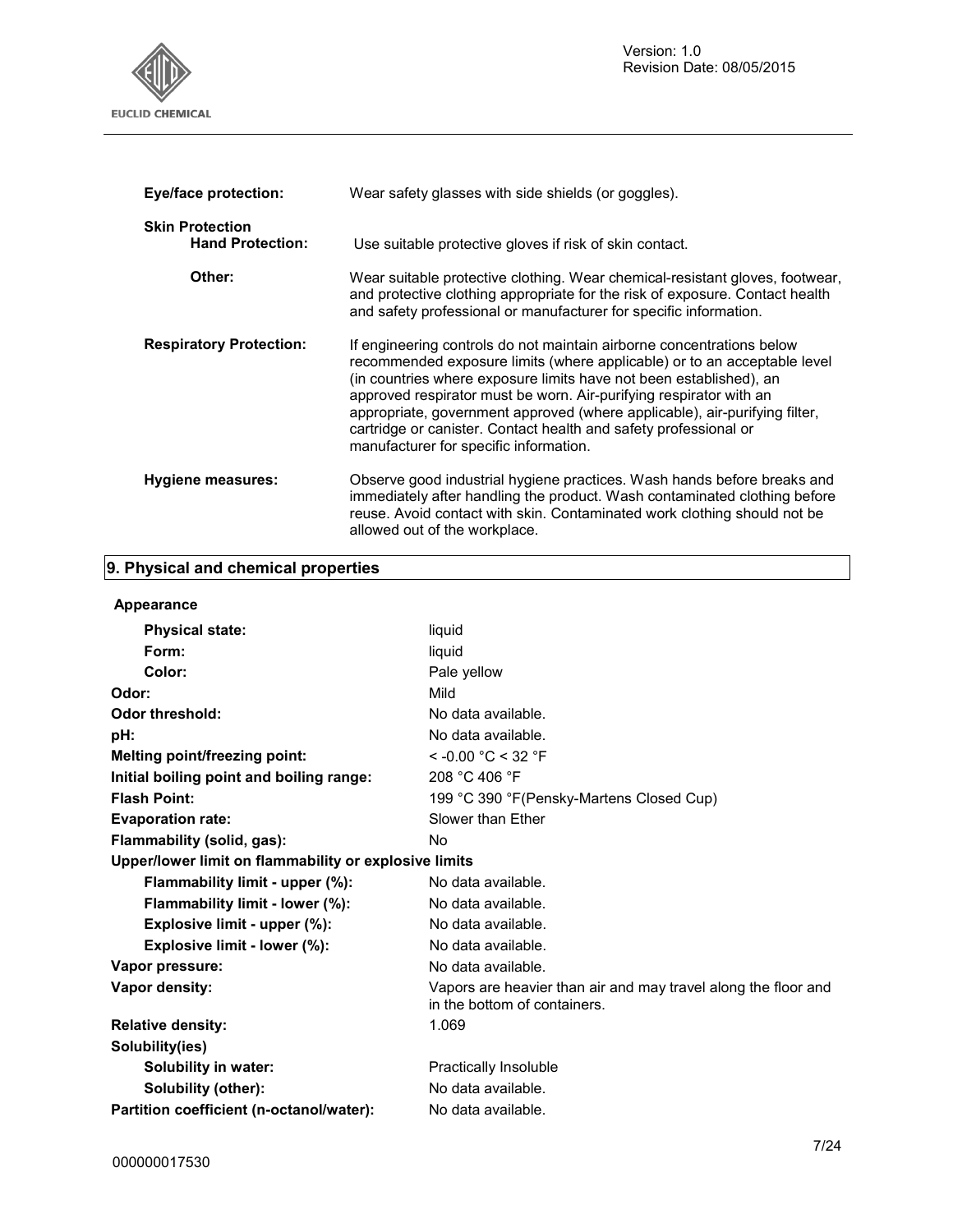

| Auto-ignition temperature:                                         | No data available.                                                                                   |
|--------------------------------------------------------------------|------------------------------------------------------------------------------------------------------|
| <b>Decomposition temperature:</b>                                  | No data available.                                                                                   |
| <b>Viscosity:</b>                                                  | No data available.                                                                                   |
| 10. Stability and reactivity                                       |                                                                                                      |
| <b>Reactivity:</b>                                                 | No data available.                                                                                   |
| <b>Chemical Stability:</b>                                         | Material is stable under normal conditions.                                                          |
| <b>Possibility of Hazardous</b><br><b>Reactions:</b>               | No data available.                                                                                   |
| <b>Conditions to Avoid:</b>                                        | Avoid heat or contamination.                                                                         |
| <b>Incompatible Materials:</b>                                     | Alcohols. Amines. Strong acids. Strong bases. Water, moisture.                                       |
| <b>Hazardous Decomposition</b><br><b>Products:</b>                 | Thermal decomposition or combustion may liberate carbon oxides and<br>other toxic gases or vapors.   |
| 11. Toxicological information                                      |                                                                                                      |
| Information on likely routes of exposure<br>Ingestion:             | May be harmful if swallowed.                                                                         |
| Inhalation:                                                        | In high concentrations, vapors, fumes or mists may irritate nose, throat and<br>mucus membranes.     |
| <b>Skin Contact:</b>                                               | May be harmful in contact with skin. Causes skin irritation. May cause an<br>allergic skin reaction. |
| Eye contact:                                                       | Eye contact is possible and should be avoided.                                                       |
| Information on toxicological effects                               |                                                                                                      |
| Acute toxicity (list all possible routes of exposure)              |                                                                                                      |
| Oral<br><b>Product:</b>                                            | ATEmix: 3,622.42 mg/kg                                                                               |
| <b>Dermal</b><br><b>Product:</b>                                   | ATEmix: 3,151.52 mg/kg                                                                               |
| <b>Inhalation</b><br><b>Product:</b>                               | No data available.                                                                                   |
| Specified substance(s):<br>4,4'-Methylene<br>bis(phenylisocyanate) | LC 50 (Rat, 4 h): 0.49 mg/l                                                                          |
| <b>Repeated dose toxicity</b><br><b>Product:</b>                   | No data available.                                                                                   |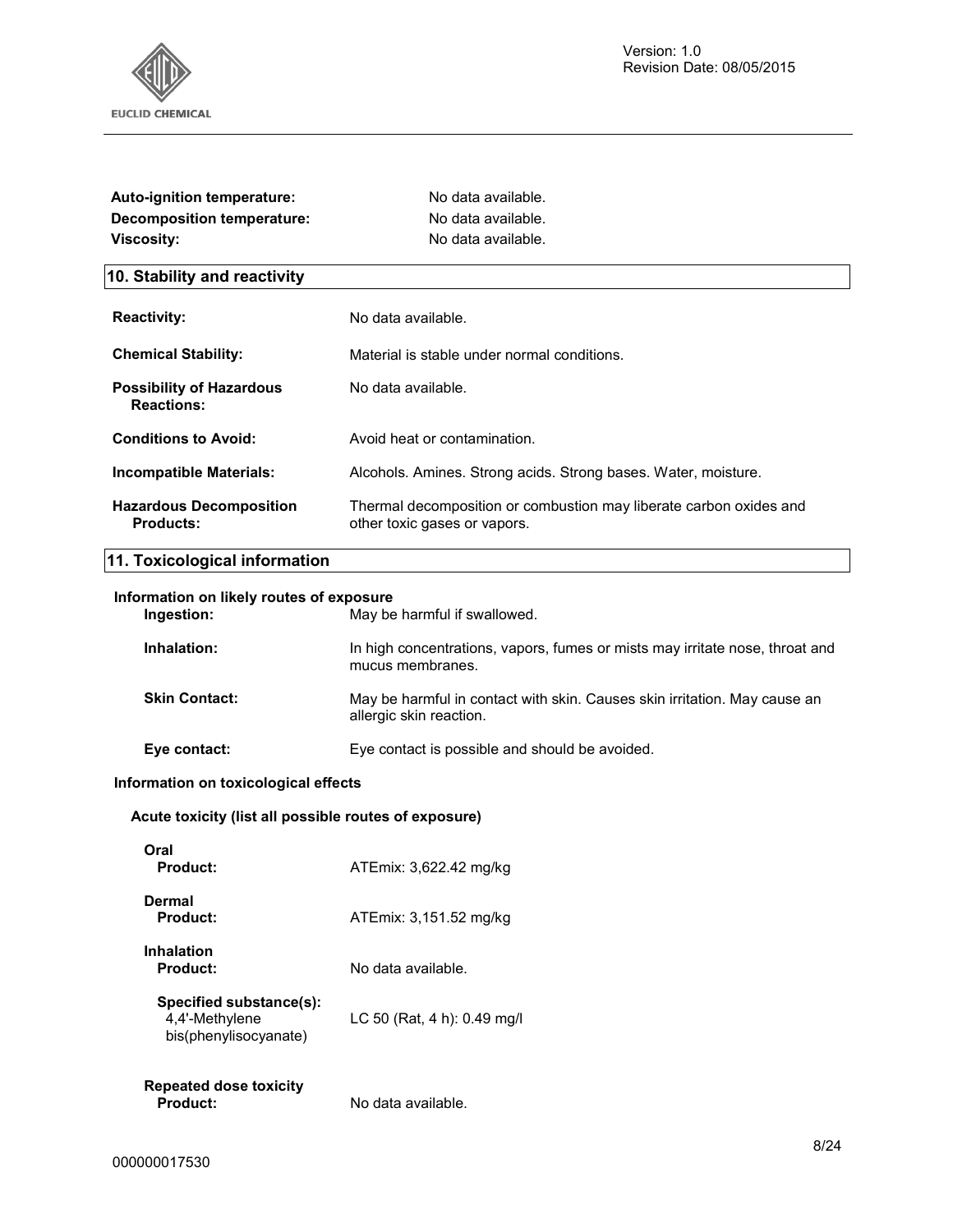

| <b>Skin Corrosion/Irritation</b><br><b>Product:</b>                          | No data available.                                                                                                   |
|------------------------------------------------------------------------------|----------------------------------------------------------------------------------------------------------------------|
| <b>Serious Eye Damage/Eye Irritation</b><br><b>Product:</b>                  | No data available.                                                                                                   |
| Specified substance(s):<br>4,4'-Methylene<br>bis(phenylisocyanate)           | in vivo (Rabbit, 24 - 72 hrs): Not irritating                                                                        |
| <b>Respiratory or Skin Sensitization</b><br>Product:                         | May cause allergy or asthma symptoms or breathing difficulties if inhaled.<br>May cause sensitization by inhalation. |
| Carcinogenicity<br>Product:                                                  | Suspected of causing cancer.                                                                                         |
| No carcinogenic components identified                                        | IARC Monographs on the Evaluation of Carcinogenic Risks to Humans:                                                   |
| No carcinogenic components identified                                        | US. National Toxicology Program (NTP) Report on Carcinogens:                                                         |
| No carcinogenic components identified                                        | US. OSHA Specifically Regulated Substances (29 CFR 1910.1001-1050):                                                  |
| <b>Germ Cell Mutagenicity</b>                                                |                                                                                                                      |
|                                                                              |                                                                                                                      |
| In vitro<br><b>Product:</b>                                                  | No data available.                                                                                                   |
| In vivo<br><b>Product:</b>                                                   | No data available.                                                                                                   |
| <b>Reproductive toxicity</b><br>Product:                                     | No data available.                                                                                                   |
| <b>Specific Target Organ Toxicity - Single Exposure</b><br><b>Product:</b>   | No data available.                                                                                                   |
| <b>Specific Target Organ Toxicity - Repeated Exposure</b><br><b>Product:</b> | No data available.                                                                                                   |
| <b>Aspiration Hazard</b><br><b>Product:</b>                                  | No data available.                                                                                                   |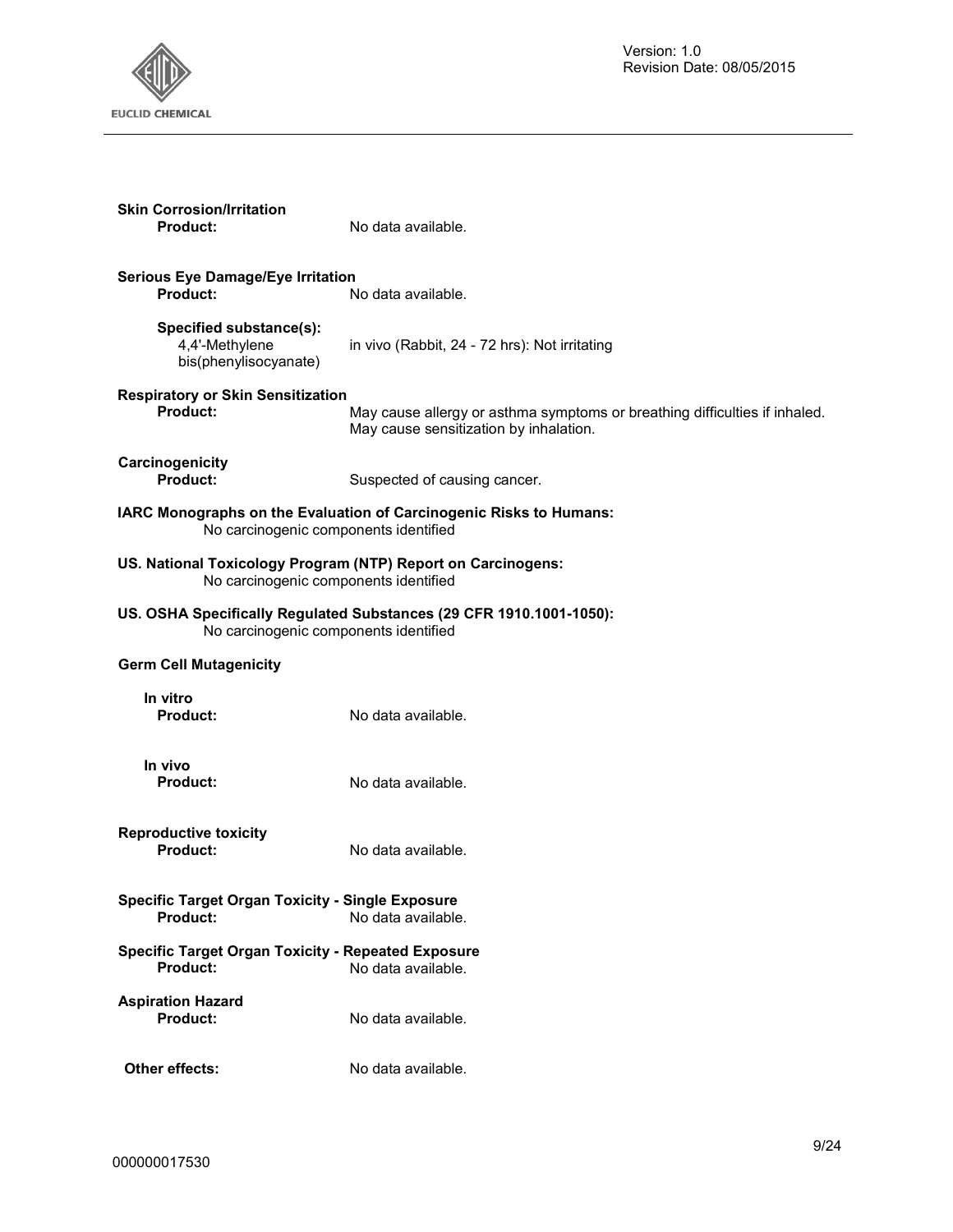

## **12. Ecological information**

## **Ecotoxicity:**

| Acute hazards to the aquatic environment:                                                   |                    |  |
|---------------------------------------------------------------------------------------------|--------------------|--|
| Fish<br>Product:                                                                            | No data available. |  |
| <b>Aquatic Invertebrates</b><br>Product:                                                    | No data available. |  |
| Chronic hazards to the aquatic environment:                                                 |                    |  |
| Fish<br><b>Product:</b>                                                                     | No data available. |  |
| <b>Aquatic Invertebrates</b><br>Product:                                                    | No data available. |  |
| <b>Toxicity to Aquatic Plants</b><br>Product:                                               | No data available. |  |
| <b>Persistence and Degradability</b>                                                        |                    |  |
| Biodegradation<br>Product:                                                                  | No data available. |  |
| <b>BOD/COD Ratio</b><br><b>Product:</b>                                                     | No data available. |  |
| <b>Bioaccumulative Potential</b><br><b>Bioconcentration Factor (BCF)</b><br><b>Product:</b> | No data available. |  |
| Partition Coefficient n-octanol / water (log Kow)<br><b>Product:</b>                        | No data available. |  |
| <b>Mobility in Soil:</b>                                                                    | No data available. |  |
| <b>Other Adverse Effects:</b>                                                               | No data available. |  |
| 13. Disposal considerations                                                                 |                    |  |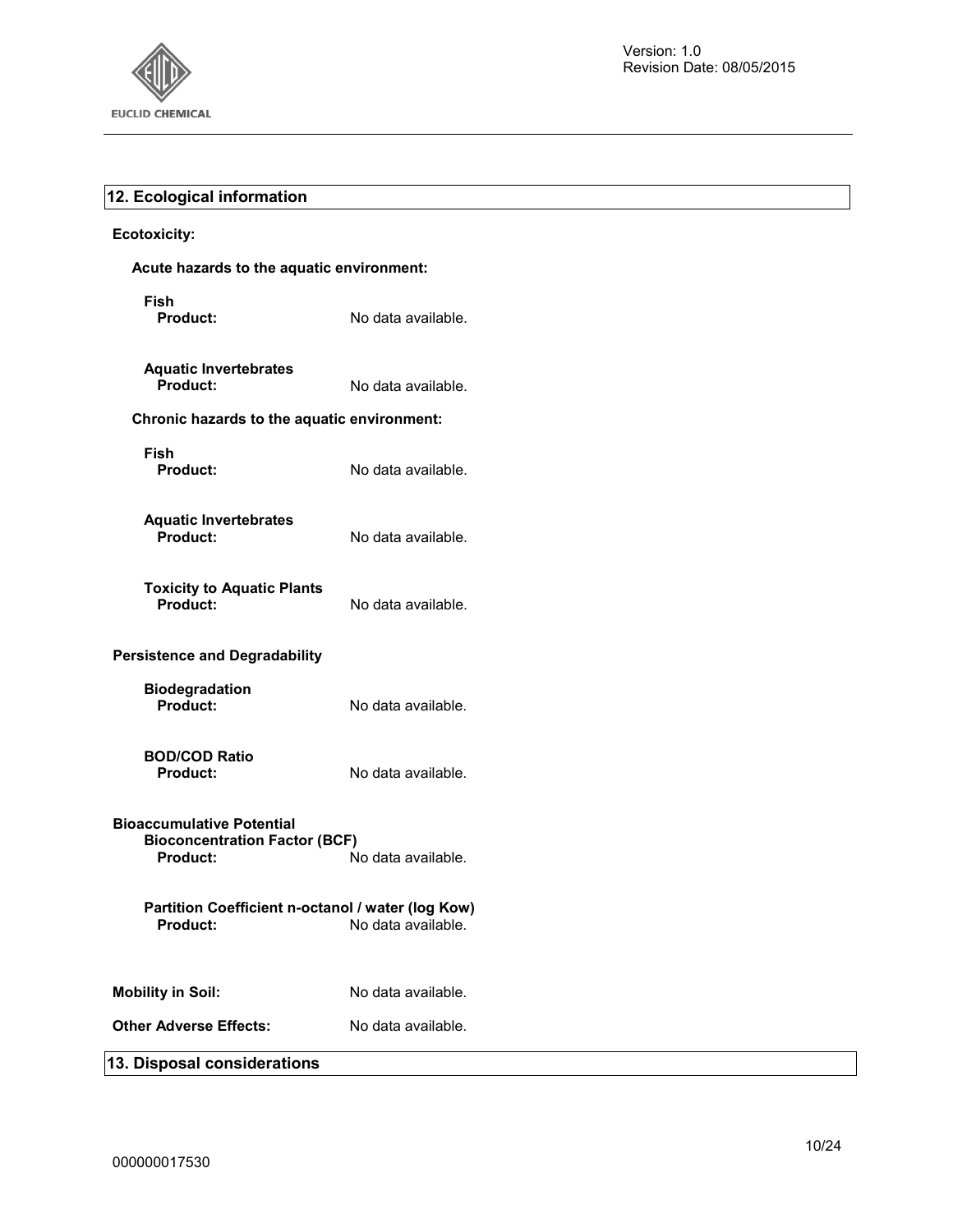

| <b>Disposal instructions:</b>    | Dispose of waste at an appropriate treatment and disposal facility in<br>accordance with applicable laws and regulations, and product<br>characteristics at time of disposal. |  |
|----------------------------------|-------------------------------------------------------------------------------------------------------------------------------------------------------------------------------|--|
| <b>Contaminated Packaging:</b>   | No data available.                                                                                                                                                            |  |
| <b>14. Transport information</b> |                                                                                                                                                                               |  |

#### **TDG:**

Not Regulated

#### **CFR / DOT:**

Not Regulated

#### **IMDG:**

Not Regulated

#### **15. Regulatory information**

#### **US Federal Regulations**

**TSCA Section 12(b) Export Notification (40 CFR 707, Subpt. D)**  None present or none present in regulated quantities.

#### **US. OSHA Specifically Regulated Substances (29 CFR 1910.1001-1050)**  None present or none present in regulated quantities.

#### **CERCLA Hazardous Substance List (40 CFR 302.4):**

| <b>Chemical Identity</b> | <b>Reportable quantity</b> |
|--------------------------|----------------------------|
| Polymethylene            | 5000 lbs.                  |
| polyphenyl isocyanate    |                            |
| 4.4'-Methylene           | 5000 lbs.                  |
| bis(phenylisocyanate)    |                            |

#### **Superfund Amendments and Reauthorization Act of 1986 (SARA)**

#### **Hazard categories**

Immediate (Acute) Health Hazards Delayed (Chronic) Health Hazard

#### **SARA 302 Extremely Hazardous Substance**

None present or none present in regulated quantities.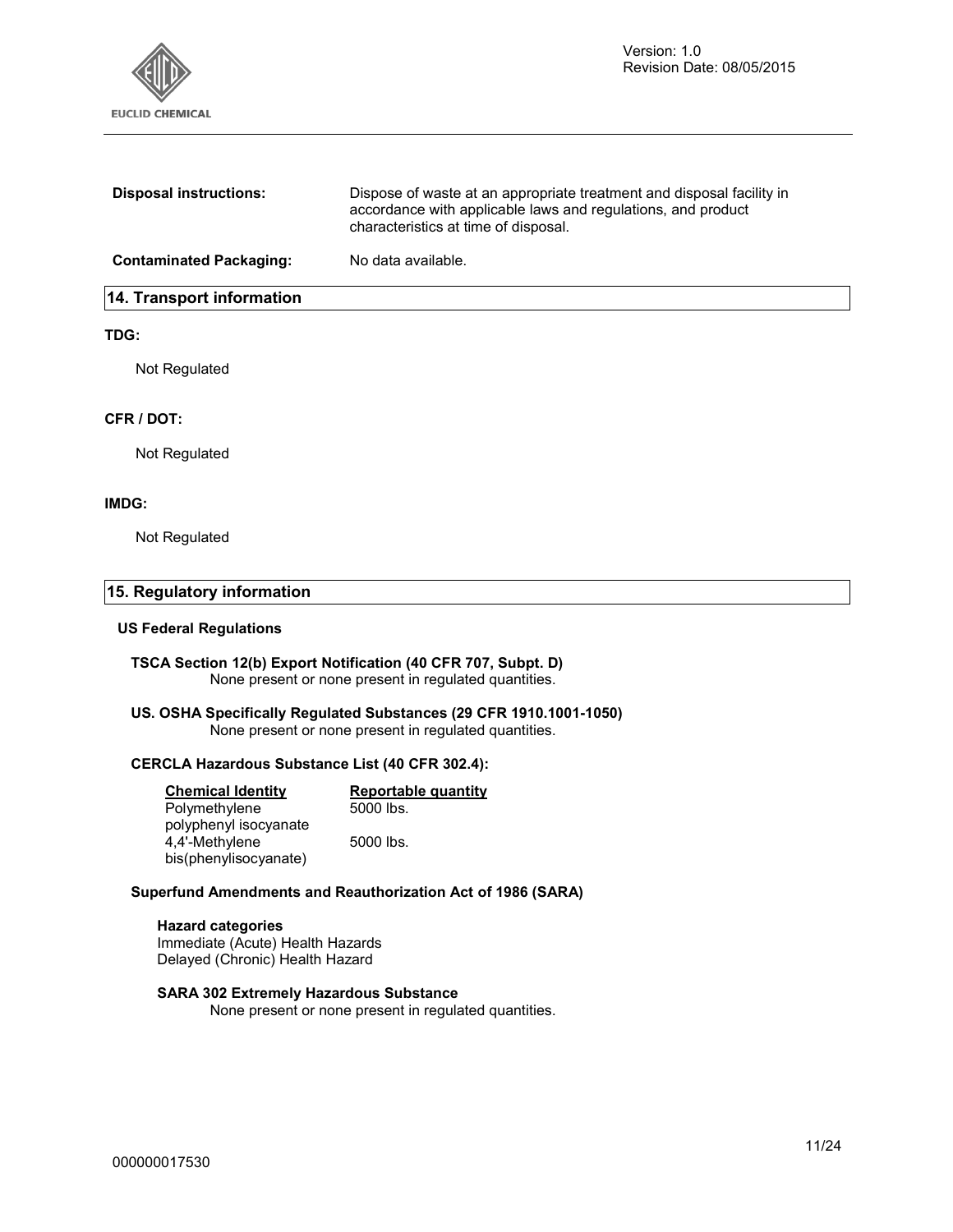

#### **SARA 304 Emergency Release Notification**

| <b>Chemical Identity</b> | Reportable quantity |
|--------------------------|---------------------|
| Polymethylene            | 5000 lbs.           |
| polyphenyl isocyanate    |                     |
| 4.4'-Methylene           | 5000 lbs.           |
| bis(phenylisocyanate)    |                     |

#### **SARA 311/312 Hazardous Chemical**

**Chemical Identity Threshold Planning Quantity** Polymethylene polyphenyl isocyanate 500 lbs

4,4'-Methylene bis(phenylisocyanate) 500 lbs

## **SARA 313 (TRI Reporting)**

**Chemical Identity Polymethylene** polyphenyl isocyanate 4,4'-Methylene bis(phenylisocyanate)

#### **Clean Water Act Section 311 Hazardous Substances (40 CFR 117.3)**

None present or none present in regulated quantities.

**Clean Air Act (CAA) Section 112(r) Accidental Release Prevention (40 CFR 68.130):**  None present or none present in regulated quantities.

#### **US State Regulations**

#### **US. California Proposition 65**

No ingredient regulated by CA Prop 65 present.

#### **US. New Jersey Worker and Community Right-to-Know Act**

#### **Chemical Identity**

Polymethylene polyphenyl isocyanate 4,4'-Methylene bis(phenylisocyanate)

#### **US. Massachusetts RTK - Substance List**

#### **Chemical Identity**

Polymethylene polyphenyl isocyanate 4,4'-Methylene bis(phenylisocyanate)

#### **US. Pennsylvania RTK - Hazardous Substances**

#### **Chemical Identity**

Polymethylene polyphenyl isocyanate 4,4'-Methylene bis(phenylisocyanate)

#### **US. Rhode Island RTK**

#### **Chemical Identity**

Polymethylene polyphenyl isocyanate 4,4'-Methylene bis(phenylisocyanate)

#### **Other Regulations:**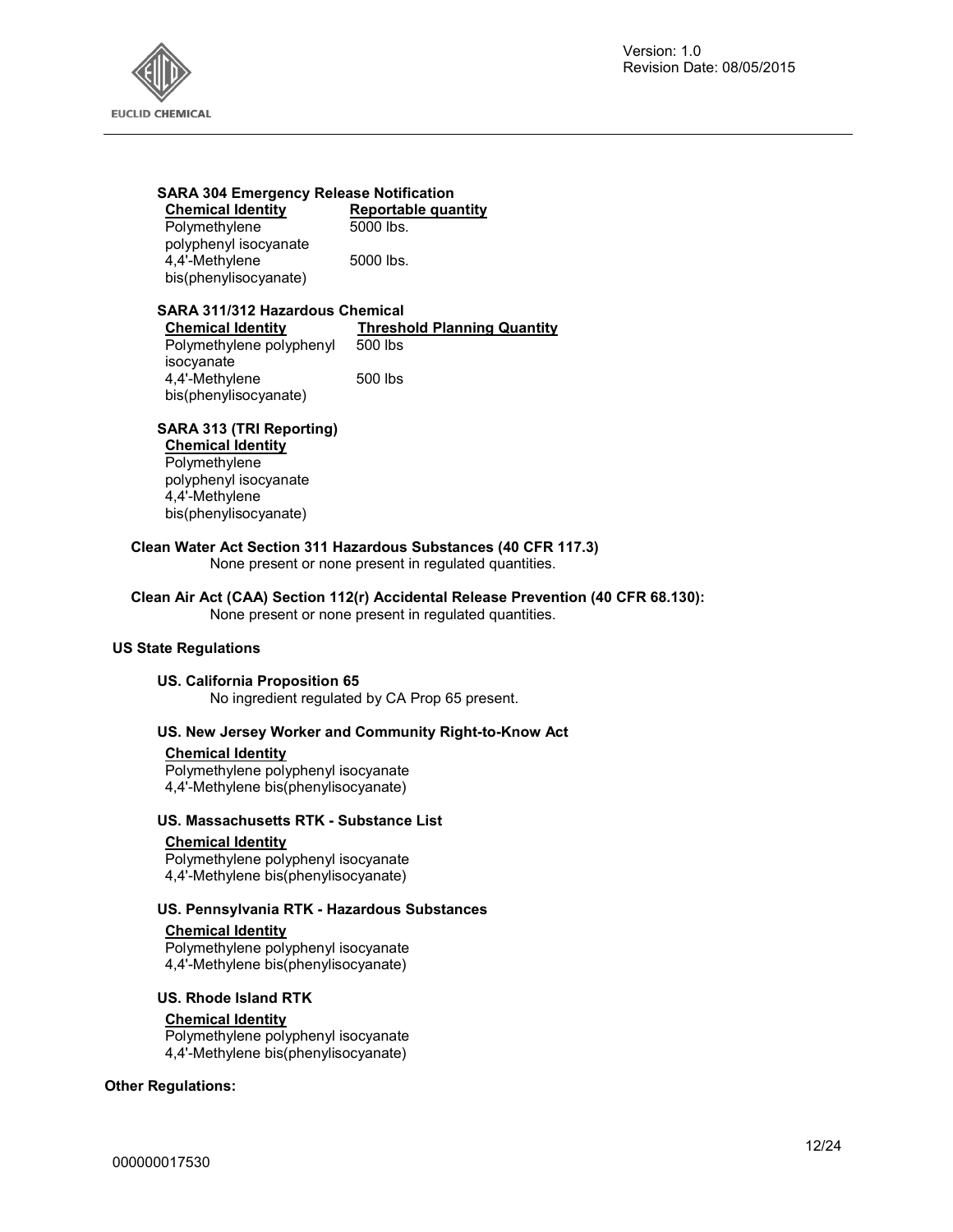

#### **When appropriately mixed with the other part, product has a VOC less water and exempt solvent of:**  0 g/l

| <b>Inventory Status:</b><br>Australia AICS: | All components in this product are listed on or<br>exempt from the Inventory.             |
|---------------------------------------------|-------------------------------------------------------------------------------------------|
| Canada DSL Inventory List:                  | All components in this product are listed on or<br>exempt from the Inventory.             |
| EINECS, ELINCS or NLP:                      | One or more components in this product are<br>not listed on or exempt from the Inventory. |
| Japan (ENCS) List:                          | All components in this product are listed on or<br>exempt from the Inventory.             |
| China Inv. Existing Chemical Substances:    | All components in this product are listed on or<br>exempt from the Inventory.             |
| Korea Existing Chemicals Inv. (KECI):       | All components in this product are listed on or<br>exempt from the Inventory.             |
| Canada NDSL Inventory:                      | One or more components in this product are<br>not listed on or exempt from the Inventory. |
| Philippines PICCS:                          | All components in this product are listed on or<br>exempt from the Inventory.             |
| US TSCA Inventory:                          | All components in this product are listed on or<br>exempt from the Inventory.             |
| New Zealand Inventory of Chemicals:         | All components in this product are listed on or<br>exempt from the Inventory.             |
| Japan ISHL Listing:                         | All components in this product are listed on or<br>exempt from the Inventory.             |
| Japan Pharmacopoeia Listing:                | One or more components in this product are<br>not listed on or exempt from the Inventory. |

## **16.Other information, including date of preparation or last revision**

| <b>Revision Date:</b> | 08/05/2015 |
|-----------------------|------------|
| <b>Version #:</b>     | 1 N        |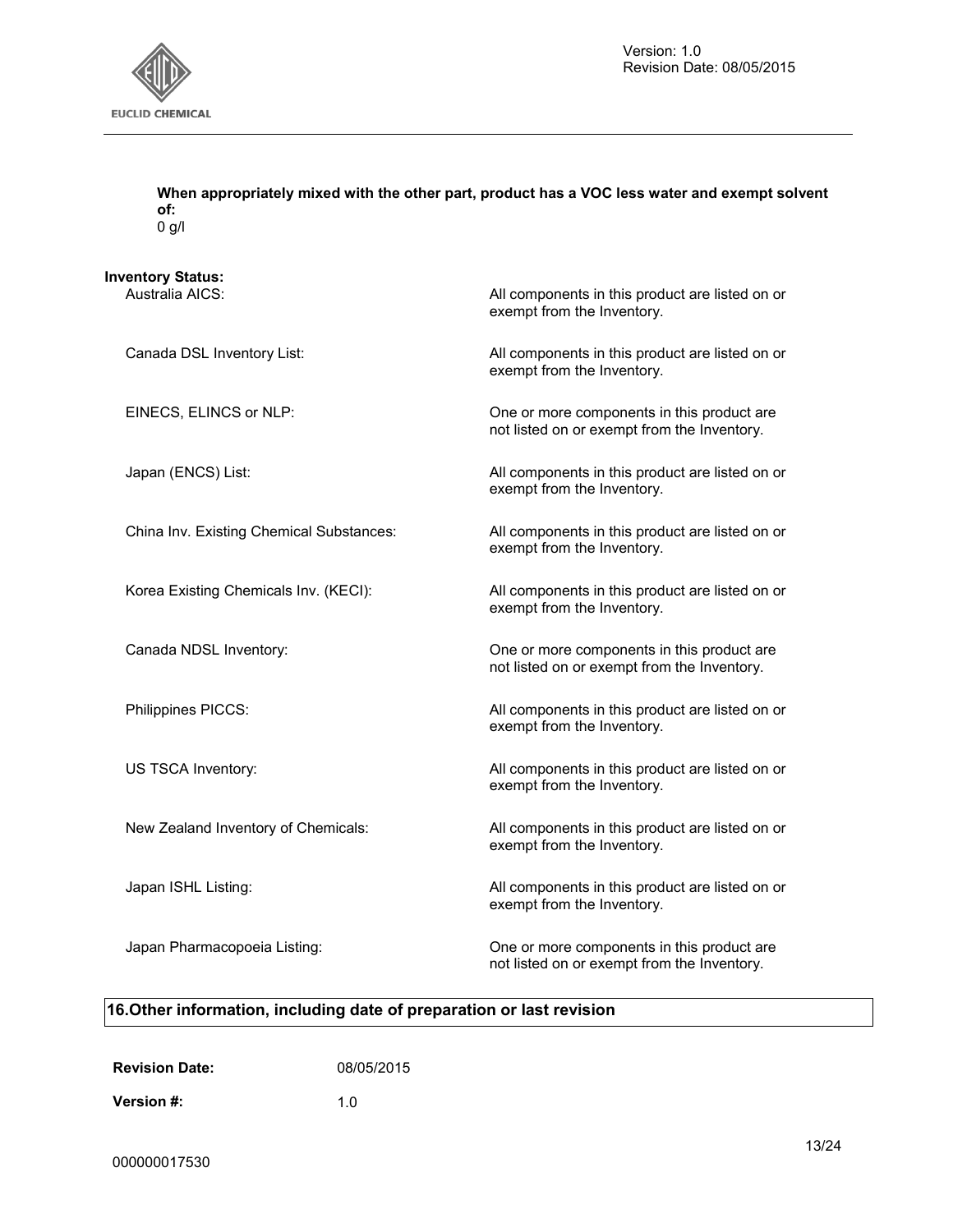

**Further Information:** No data available.

**Disclaimer:** For Industrial Use Only. Keep out of Reach of Children. The hazard information herein is offered solely for the consideration of the user, subject to their own investigation of compliance with applicable regulations, including the safe use of the product under every foreseeable condition.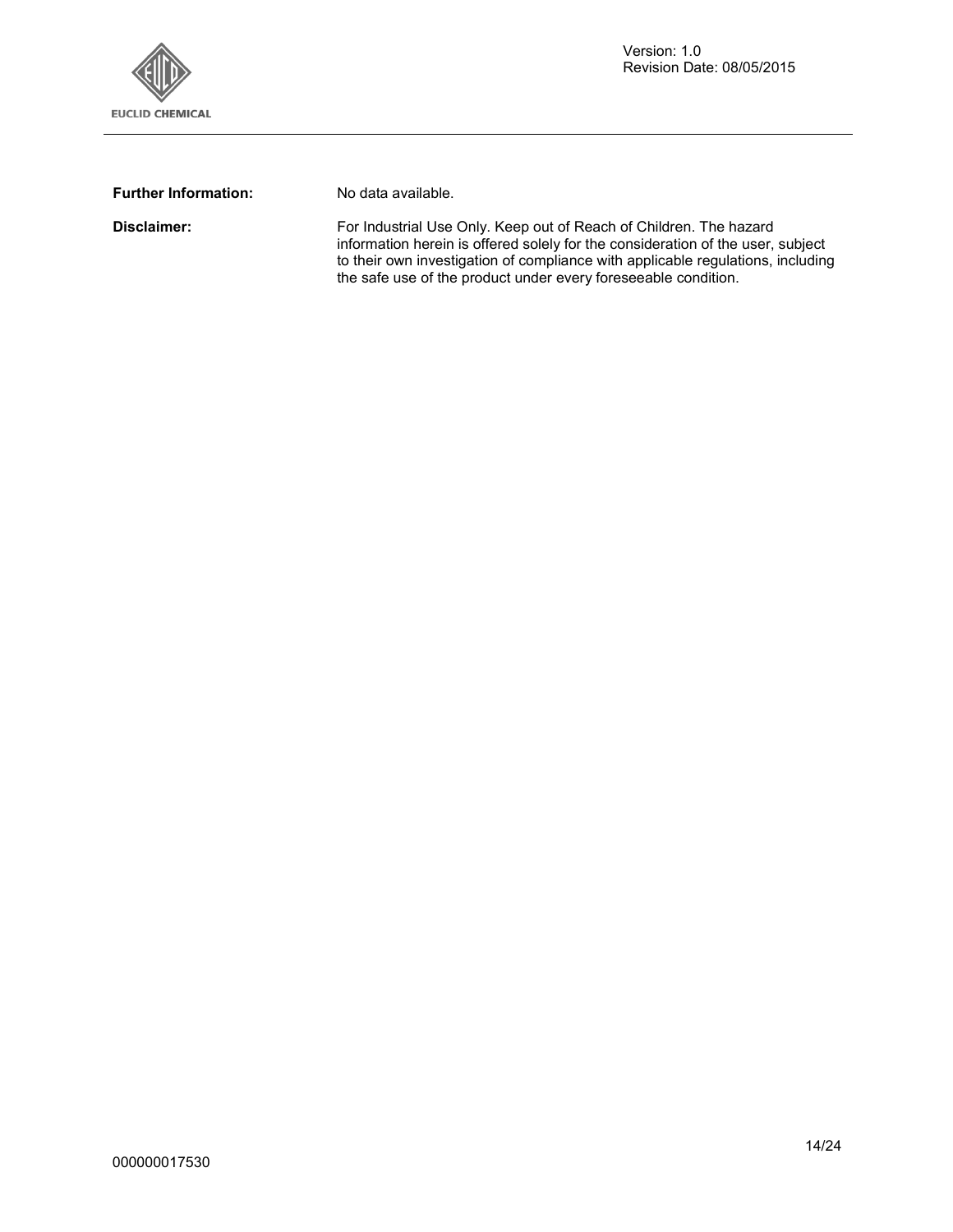

Version: 1.0 Revision Date: 08/05/2015

# **SAFETY DATA SHEET**

#### **1. Identification**

#### **Product identifier:** Euco Qwikstitch Part B **Product Code:** 693Q 95

#### **Recommended use and restriction on use**

**Recommended use:** Curative **Restrictions on use:** Not known.

#### **Manufacturer/Importer/Supplier/Distributor Information**

EUCLID CHEMICAL COMPANY 19218 REDWOOD ROAD CLEVELAND OH 44110 US

# **Contact person:** EH&S Department<br> **Telephone:** 216-531-9222

**Telephone:** 216-531-9222 **Emergency telephone number:** 1-800-424-9300 (US); 1-613-996-6666 (Canada)

#### **2. Hazard(s) identification**

#### **Hazard Classification**

#### **Health Hazards**

| Serious Eye Damage/Eye Irritation | Category 2A |
|-----------------------------------|-------------|
|-----------------------------------|-------------|

| Acute toxicity, oral                     | $0\%$    |
|------------------------------------------|----------|
| Acute toxicity, dermal                   | $0\%$    |
| Acute toxicity, inhalation, vapor        | $100 \%$ |
| Acute toxicity, inhalation, dust or mist | 95%      |
|                                          |          |

| Acute hazards to the aquatic   | $100 \%$ |
|--------------------------------|----------|
| environment                    |          |
| Chronic hazards to the aguatic | $100 \%$ |
| environment                    |          |

#### **Label Elements**

#### **Hazard Symbol:**



#### **Signal Word:** Warning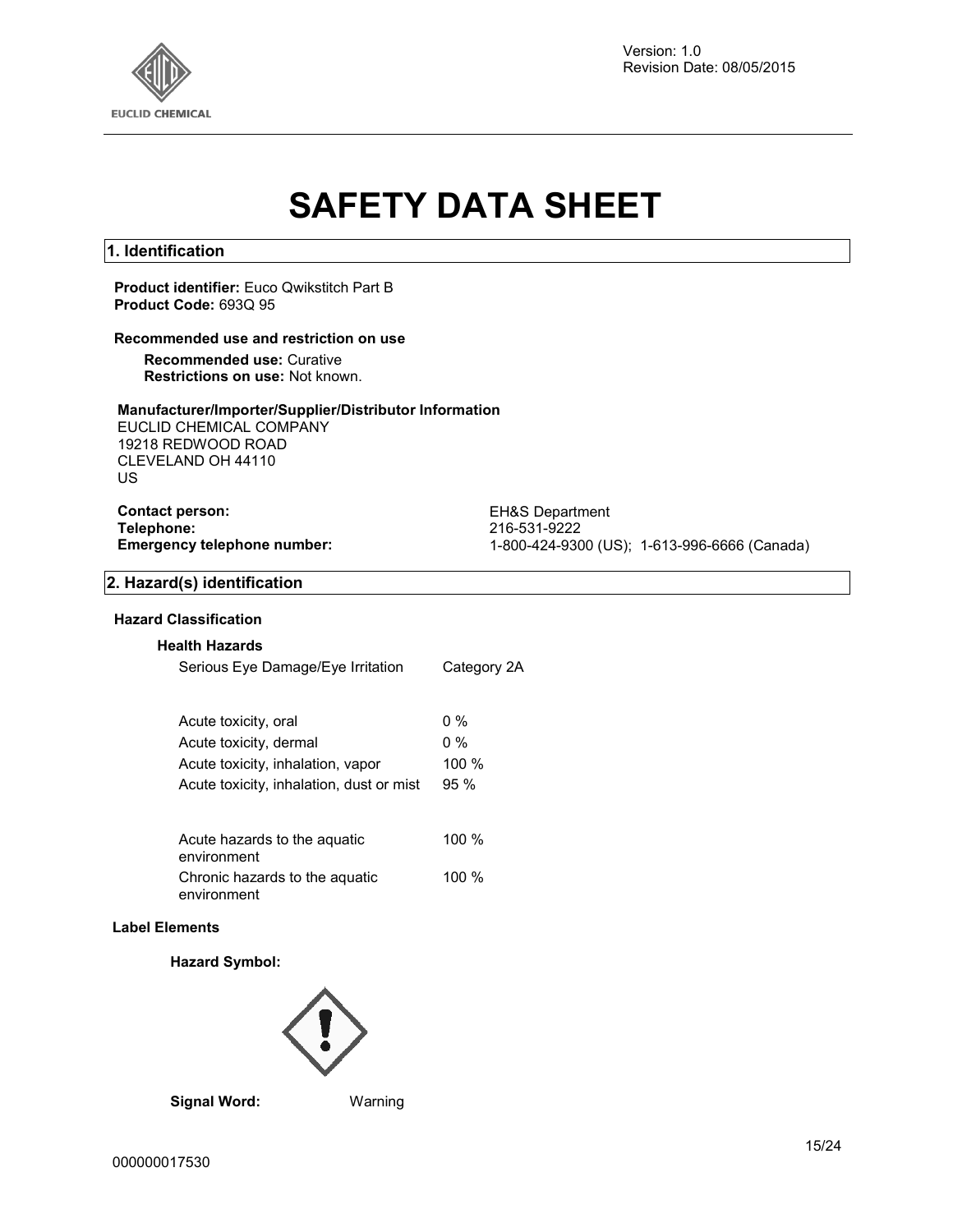

| Causes serious eve irritation.                                                                                                                                                                   |
|--------------------------------------------------------------------------------------------------------------------------------------------------------------------------------------------------|
|                                                                                                                                                                                                  |
| Wash thoroughly after handling. Wear protective gloves/protective<br>clothing/eye protection/face protection.                                                                                    |
| If in eyes: Rinse cautiously with water for several minutes. Remove contact<br>lenses, if present and easy to do. Continue rinsing. If eye irritation persists:<br>Get medical advice/attention. |
|                                                                                                                                                                                                  |

**Other hazards which do not result in GHS classification:**  None.

## **3. Composition/information on ingredients**

#### **Mixtures**

| <b>Chemical Identity</b>  | <b>CAS number</b> | Content in percent $(\%)^*$ |
|---------------------------|-------------------|-----------------------------|
| <b>Propoxylated Amine</b> | 102-60-3          | 15 - 40%                    |
| 1.4-Butanediol            | 110-63-4          | $5 - 10%$                   |

\* All concentrations are percent by weight unless ingredient is a gas. Gas concentrations are in percent by volume.

| 4. First-aid measures                                                  |                                                                                                                                 |  |
|------------------------------------------------------------------------|---------------------------------------------------------------------------------------------------------------------------------|--|
| Ingestion:                                                             | Call a POISON CENTER/doctor//if you feel unwell. Rinse mouth.                                                                   |  |
| Inhalation:                                                            | Move to fresh air.                                                                                                              |  |
| <b>Skin Contact:</b>                                                   | Wash skin thoroughly with soap and water. If skin irritation occurs: Get<br>medical advice/attention.                           |  |
| Eye contact:                                                           | Immediately flush with plenty of water for at least 15 minutes. If easy to do,<br>remove contact lenses. Get medical attention. |  |
| Most important symptoms/effects, acute and delayed                     |                                                                                                                                 |  |
| Symptoms:                                                              | May cause skin and eye irritation.                                                                                              |  |
| Indication of immediate medical attention and special treatment needed |                                                                                                                                 |  |
| Treatment:                                                             | Symptoms may be delayed.                                                                                                        |  |
| 5. Fire-fighting measures                                              |                                                                                                                                 |  |
| <b>General Fire Hazards:</b>                                           | No unusual fire or explosion hazards noted.                                                                                     |  |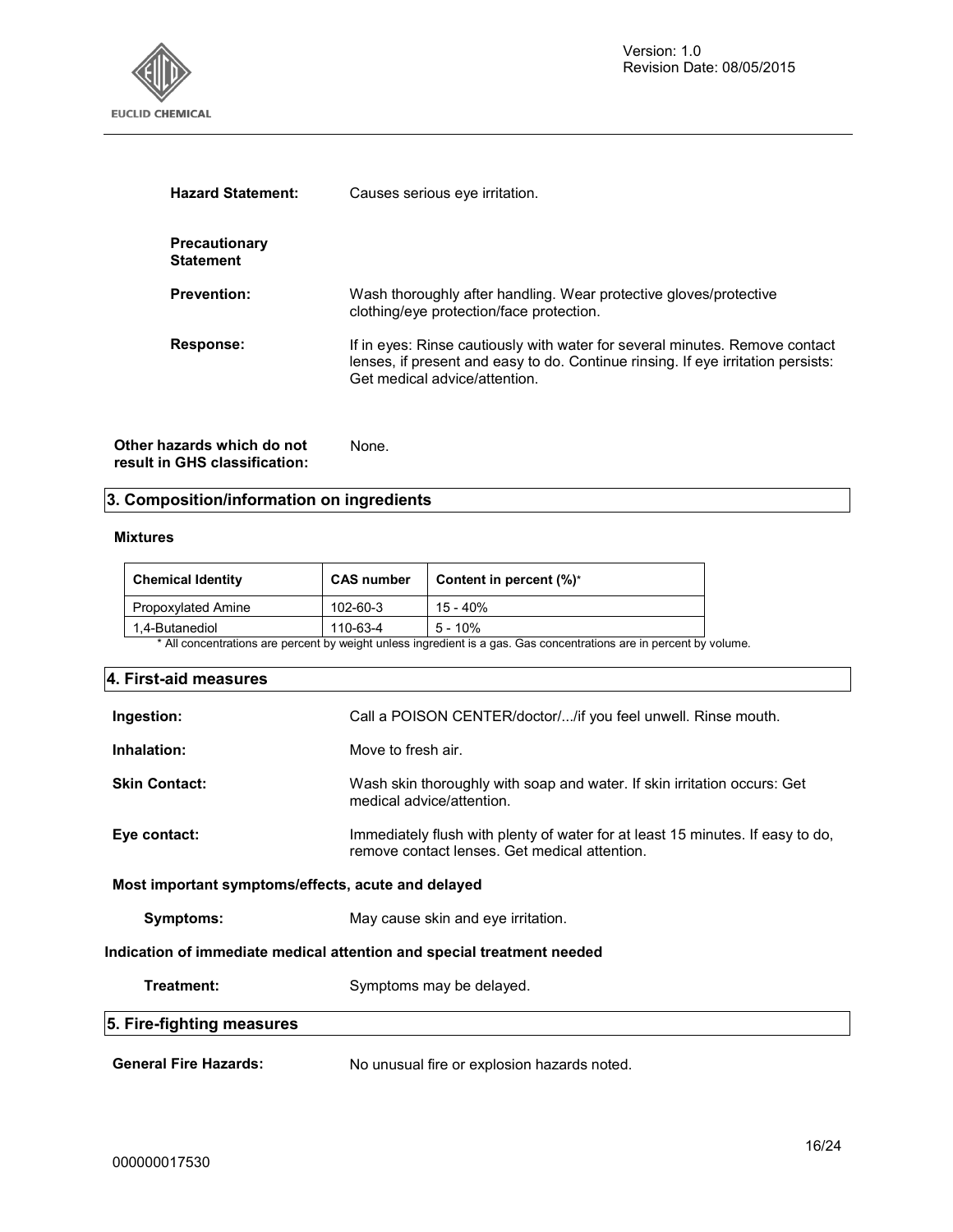

## **Suitable (and unsuitable) extinguishing media**

| Suitable extinguishing<br>media:                                           | Use fire-extinguishing media appropriate for surrounding materials.                                                                                                                           |
|----------------------------------------------------------------------------|-----------------------------------------------------------------------------------------------------------------------------------------------------------------------------------------------|
| Unsuitable extinguishing<br>media:                                         | Do not use water jet as an extinguisher, as this will spread the fire.                                                                                                                        |
| Specific hazards arising from<br>the chemical:                             | During fire, gases hazardous to health may be formed.                                                                                                                                         |
| Special protective equipment and precautions for firefighters              |                                                                                                                                                                                               |
| <b>Special fire fighting</b><br>procedures:                                | No data available.                                                                                                                                                                            |
| Special protective equipment<br>for fire-fighters:                         | Self-contained breathing apparatus and full protective clothing must be<br>worn in case of fire.                                                                                              |
| 6. Accidental release measures                                             |                                                                                                                                                                                               |
| Personal precautions,<br>protective equipment and<br>emergency procedures: | No data available.                                                                                                                                                                            |
| <b>Methods and material for</b><br>containment and cleaning<br>up:         | Dam and absorb spillages with sand, earth or other non-combustible<br>material. Collect spillage in containers, seal securely and deliver for<br>disposal according to local regulations.     |
| <b>Notification Procedures:</b>                                            | In the event of a spill or accidental release, notify relevant authorities in<br>accordance with all applicable regulations.                                                                  |
| <b>Environmental Precautions:</b>                                          | Do not contaminate water sources or sewer. Prevent further leakage or<br>spillage if safe to do so.                                                                                           |
| 7. Handling and storage                                                    |                                                                                                                                                                                               |
| Precautions for safe handling:                                             | Wash hands thoroughly after handling. Avoid contact with eyes. Provide<br>adequate ventilation. Wear appropriate personal protective equipment.<br>Observe good industrial hygiene practices. |
| Conditions for safe storage,<br>including any<br>incompatibilities:        | Store away from incompatible materials. Store in original tightly closed<br>container.                                                                                                        |

# **8. Exposure controls/personal protection**

# **Control Parameters**

**Occupational Exposure Limits** 

None of the components have assigned exposure limits.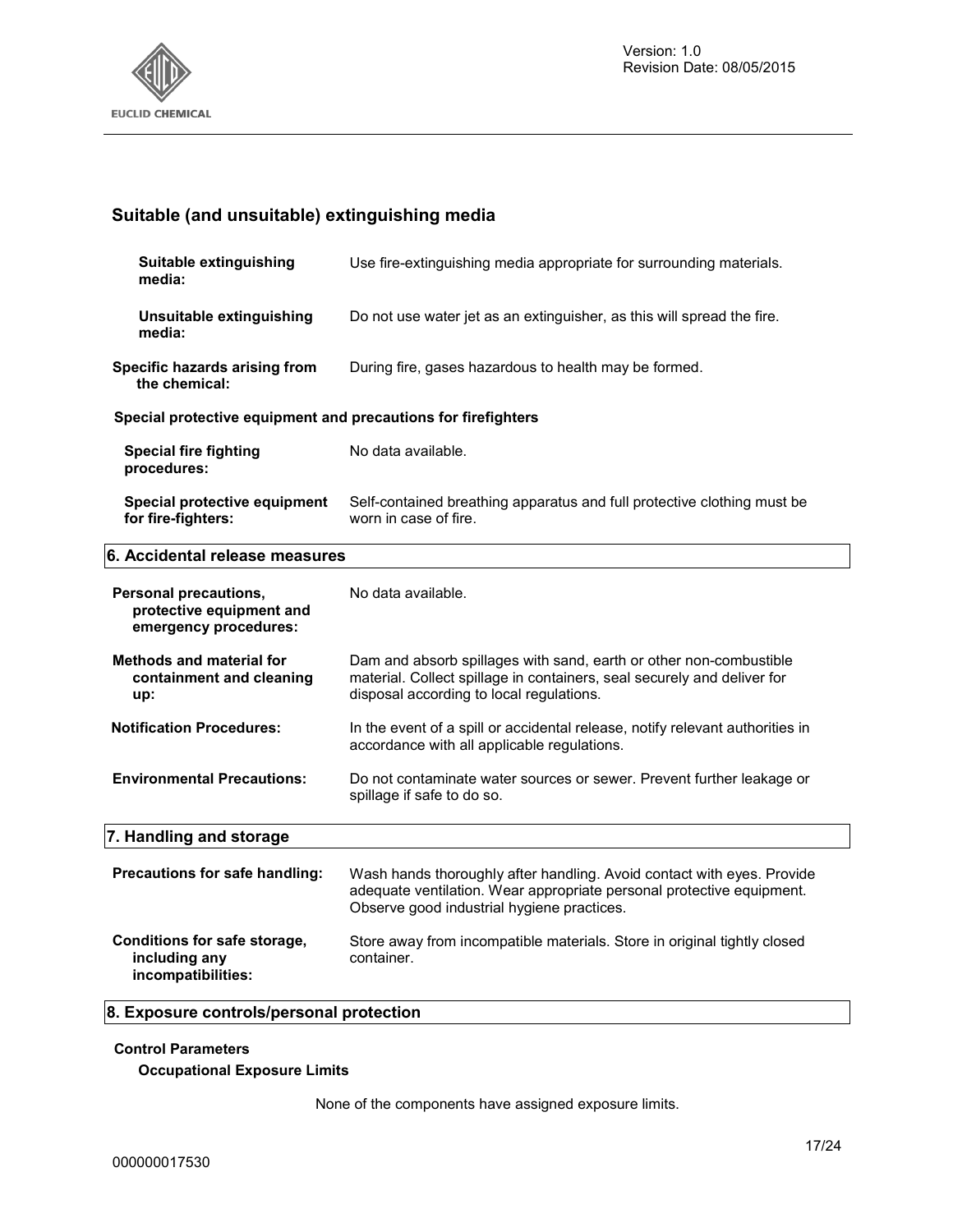

| <b>Appropriate Engineering</b><br><b>Controls</b> | Observe good industrial hygiene practices. Observe occupational exposure<br>limits and minimize the risk of inhalation of vapors and mist. Mechanical<br>ventilation or local exhaust ventilation may be required.                                                                                                                                                                                                                                                           |
|---------------------------------------------------|------------------------------------------------------------------------------------------------------------------------------------------------------------------------------------------------------------------------------------------------------------------------------------------------------------------------------------------------------------------------------------------------------------------------------------------------------------------------------|
|                                                   | Individual protection measures, such as personal protective equipment                                                                                                                                                                                                                                                                                                                                                                                                        |
| <b>General information:</b>                       | Provide easy access to water supply and eye wash facilities. Good general<br>ventilation (typically 10 air changes per hour) should be used. Ventilation<br>rates should be matched to conditions. If applicable, use process<br>enclosures, local exhaust ventilation, or other engineering controls to<br>maintain airborne levels below recommended exposure limits. If exposure<br>limits have not been established, maintain airborne levels to an acceptable<br>level. |
| <b>Eye/face protection:</b>                       | Wear safety glasses with side shields (or goggles).                                                                                                                                                                                                                                                                                                                                                                                                                          |
| <b>Skin Protection</b><br><b>Hand Protection:</b> | Use suitable protective gloves if risk of skin contact.                                                                                                                                                                                                                                                                                                                                                                                                                      |
| Other:                                            | Wear suitable protective clothing.                                                                                                                                                                                                                                                                                                                                                                                                                                           |
| <b>Respiratory Protection:</b>                    | In case of inadequate ventilation use suitable respirator. Seek advice from<br>local supervisor.                                                                                                                                                                                                                                                                                                                                                                             |
| Hygiene measures:                                 | Observe good industrial hygiene practices. Avoid contact with eyes.                                                                                                                                                                                                                                                                                                                                                                                                          |

## **9. Physical and chemical properties**

#### **Appearance**

| <b>Physical state:</b>                                | liquid                                                                                         |
|-------------------------------------------------------|------------------------------------------------------------------------------------------------|
| Form:                                                 | liquid                                                                                         |
| Color:                                                | Pale yellow                                                                                    |
| Odor:                                                 | Slight odor                                                                                    |
| <b>Odor threshold:</b>                                | No data available.                                                                             |
| pH:                                                   | No data available.                                                                             |
| Melting point/freezing point:                         | No data available.                                                                             |
| Initial boiling point and boiling range:              | No data available.                                                                             |
| <b>Flash Point:</b>                                   | 129 °C 265 °F                                                                                  |
| <b>Evaporation rate:</b>                              | Slower than Ether                                                                              |
| Flammability (solid, gas):                            | No.                                                                                            |
| Upper/lower limit on flammability or explosive limits |                                                                                                |
| Flammability limit - upper (%):                       | No data available.                                                                             |
| Flammability limit - lower (%):                       | No data available.                                                                             |
| Explosive limit - upper (%):                          | No data available.                                                                             |
| Explosive limit - lower (%):                          | No data available.                                                                             |
| Vapor pressure:                                       | 0.1 mmHg $(25 °C 77 °F)$                                                                       |
| Vapor density:                                        | Vapors are heavier than air and may travel along the floor and<br>in the bottom of containers. |
| <b>Relative density:</b>                              | 1.03                                                                                           |
| Solubility(ies)                                       |                                                                                                |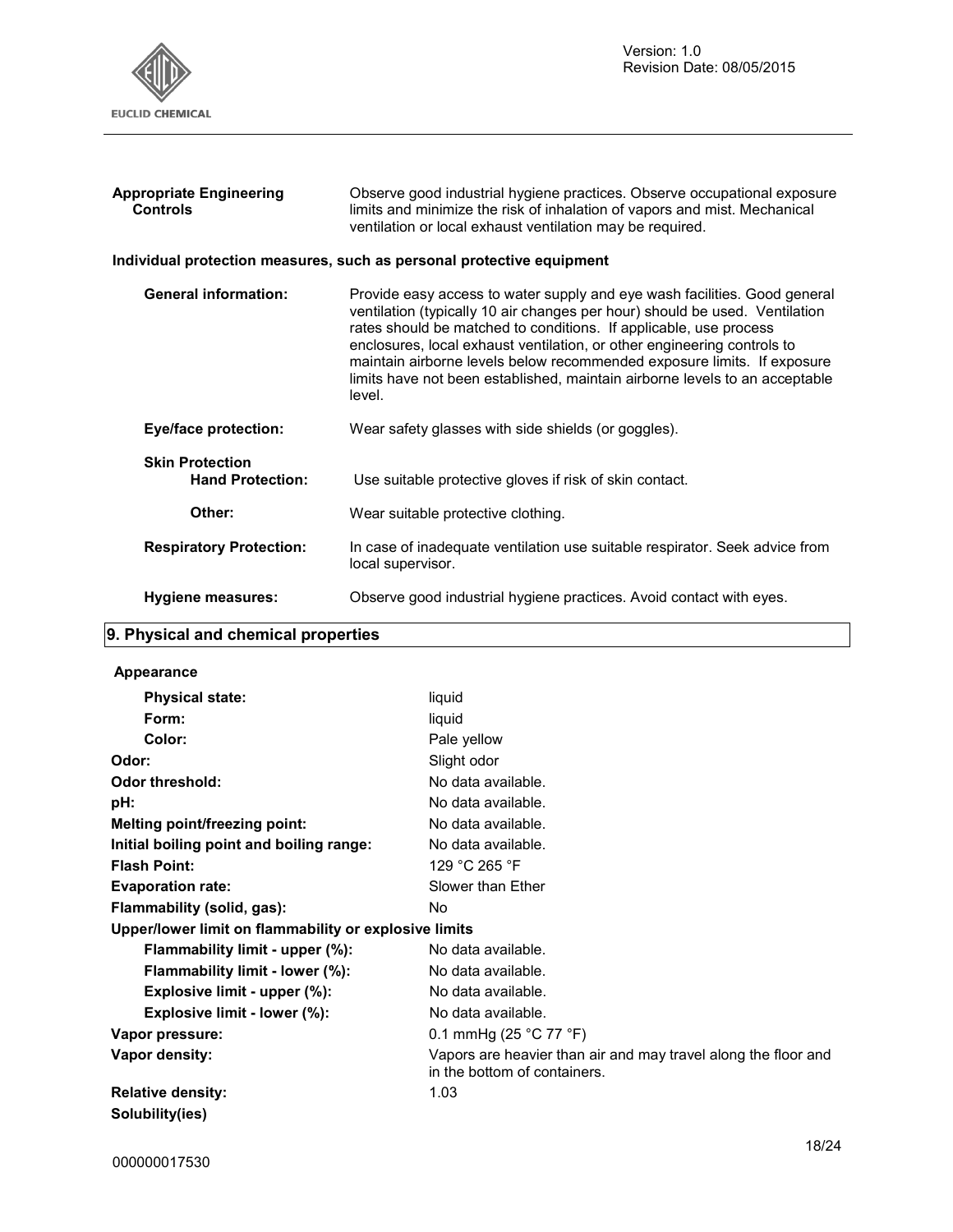

| <b>Solubility in water:</b>              | Dispersible        |
|------------------------------------------|--------------------|
| Solubility (other):                      | No data available. |
| Partition coefficient (n-octanol/water): | No data available. |
| Auto-ignition temperature:               | No data available. |
| Decomposition temperature:               | No data available. |
| <b>Viscosity:</b>                        | No data available. |

## **10. Stability and reactivity**

| <b>Reactivity:</b>                                   | No data available.                                                                                 |
|------------------------------------------------------|----------------------------------------------------------------------------------------------------|
| <b>Chemical Stability:</b>                           | Material is stable under normal conditions.                                                        |
| <b>Possibility of Hazardous</b><br><b>Reactions:</b> | No data available.                                                                                 |
| <b>Conditions to Avoid:</b>                          | Avoid heat or contamination.                                                                       |
| Incompatible Materials:                              | Strong acids. Strong bases.                                                                        |
| <b>Hazardous Decomposition</b><br>Products:          | Thermal decomposition or combustion may liberate carbon oxides and<br>other toxic gases or vapors. |

## **11. Toxicological information**

| Information on likely routes of exposure<br>Ingestion:<br>May be harmful if swallowed. |                                                                                                  |  |
|----------------------------------------------------------------------------------------|--------------------------------------------------------------------------------------------------|--|
| Inhalation:                                                                            | In high concentrations, vapors, fumes or mists may irritate nose, throat and<br>mucus membranes. |  |
| <b>Skin Contact:</b>                                                                   | May be harmful in contact with skin. Causes mild skin irritation.                                |  |
| Eye contact:                                                                           | Causes serious eye irritation.                                                                   |  |

#### **Information on toxicological effects**

**Acute toxicity (list all possible routes of exposure)** 

| Oral<br>Product:              | ATEmix: 2,875.59 mg/kg |
|-------------------------------|------------------------|
| Dermal<br>Product:            | ATEmix: 2,105.26 mg/kg |
| <b>Inhalation</b><br>Product: | No data available.     |

| <b>Repeated dose toxicity</b> |                    |
|-------------------------------|--------------------|
| Product:                      | No data available. |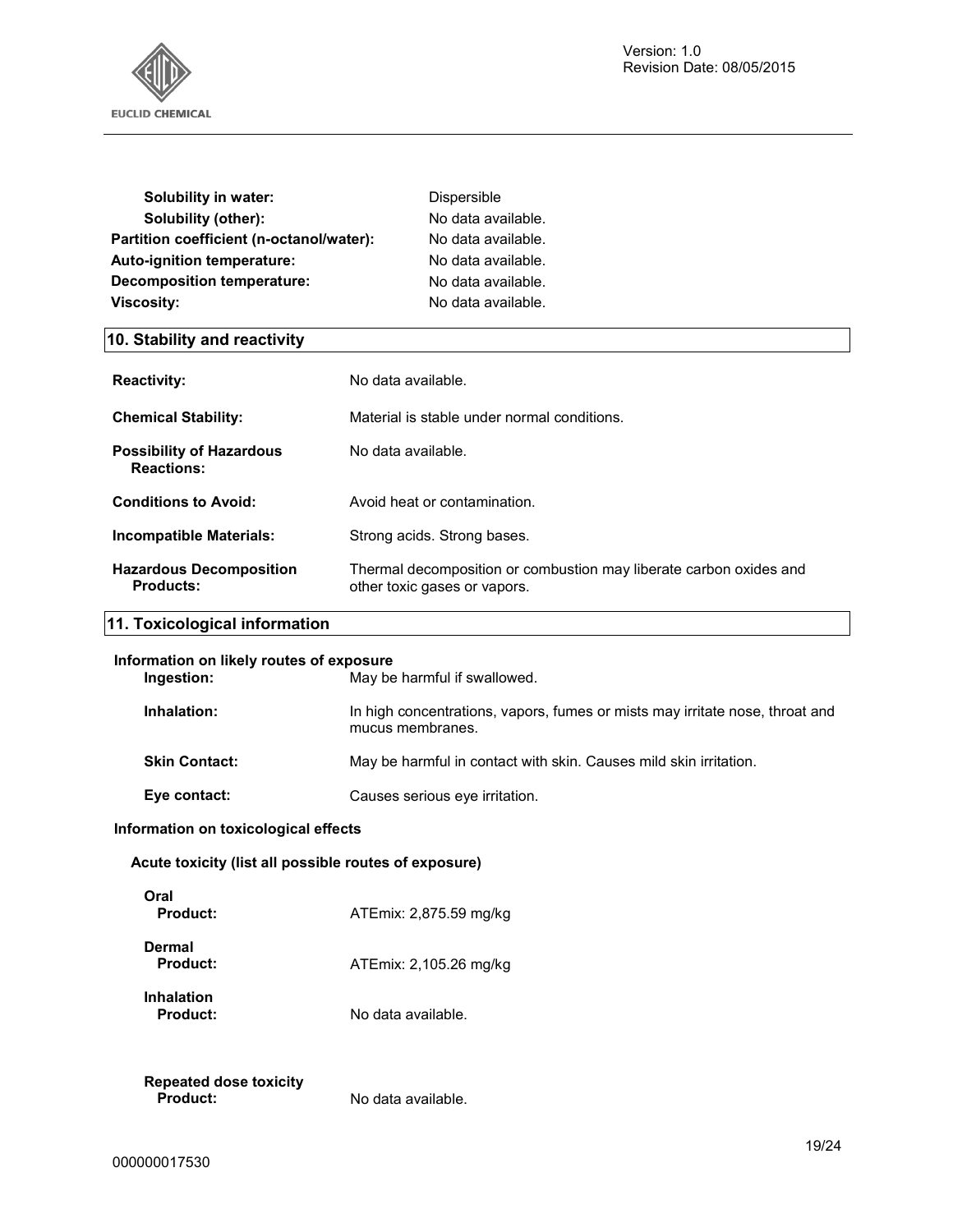

| <b>Skin Corrosion/Irritation</b><br><b>Product:</b>                                                          | No data available.                           |
|--------------------------------------------------------------------------------------------------------------|----------------------------------------------|
| <b>Serious Eye Damage/Eye Irritation</b><br>Product:<br>No data available.                                   |                                              |
| Specified substance(s):<br>Propoxylated Amine                                                                | in vivo (Rabbit): Irritating                 |
| 1,4-Butanediol                                                                                               | in vivo (Rabbit, 1 - 72 hrs): Not irritating |
| <b>Respiratory or Skin Sensitization</b><br>Product:                                                         | No data available.                           |
| Carcinogenicity<br><b>Product:</b>                                                                           | No data available.                           |
| IARC Monographs on the Evaluation of Carcinogenic Risks to Humans:<br>No carcinogenic components identified  |                                              |
| US. National Toxicology Program (NTP) Report on Carcinogens:<br>No carcinogenic components identified        |                                              |
| US. OSHA Specifically Regulated Substances (29 CFR 1910.1001-1050):<br>No carcinogenic components identified |                                              |
| <b>Germ Cell Mutagenicity</b>                                                                                |                                              |
| In vitro<br><b>Product:</b>                                                                                  | No data available.                           |
| In vivo<br><b>Product:</b>                                                                                   | No data available.                           |
| <b>Reproductive toxicity</b><br><b>Product:</b>                                                              | No data available.                           |
| <b>Specific Target Organ Toxicity - Single Exposure</b><br>Product:<br>No data available.                    |                                              |
| <b>Specific Target Organ Toxicity - Repeated Exposure</b><br>Product:                                        | No data available.                           |
| <b>Aspiration Hazard</b><br>Product:                                                                         | No data available.                           |
| Other effects:                                                                                               | No data available.                           |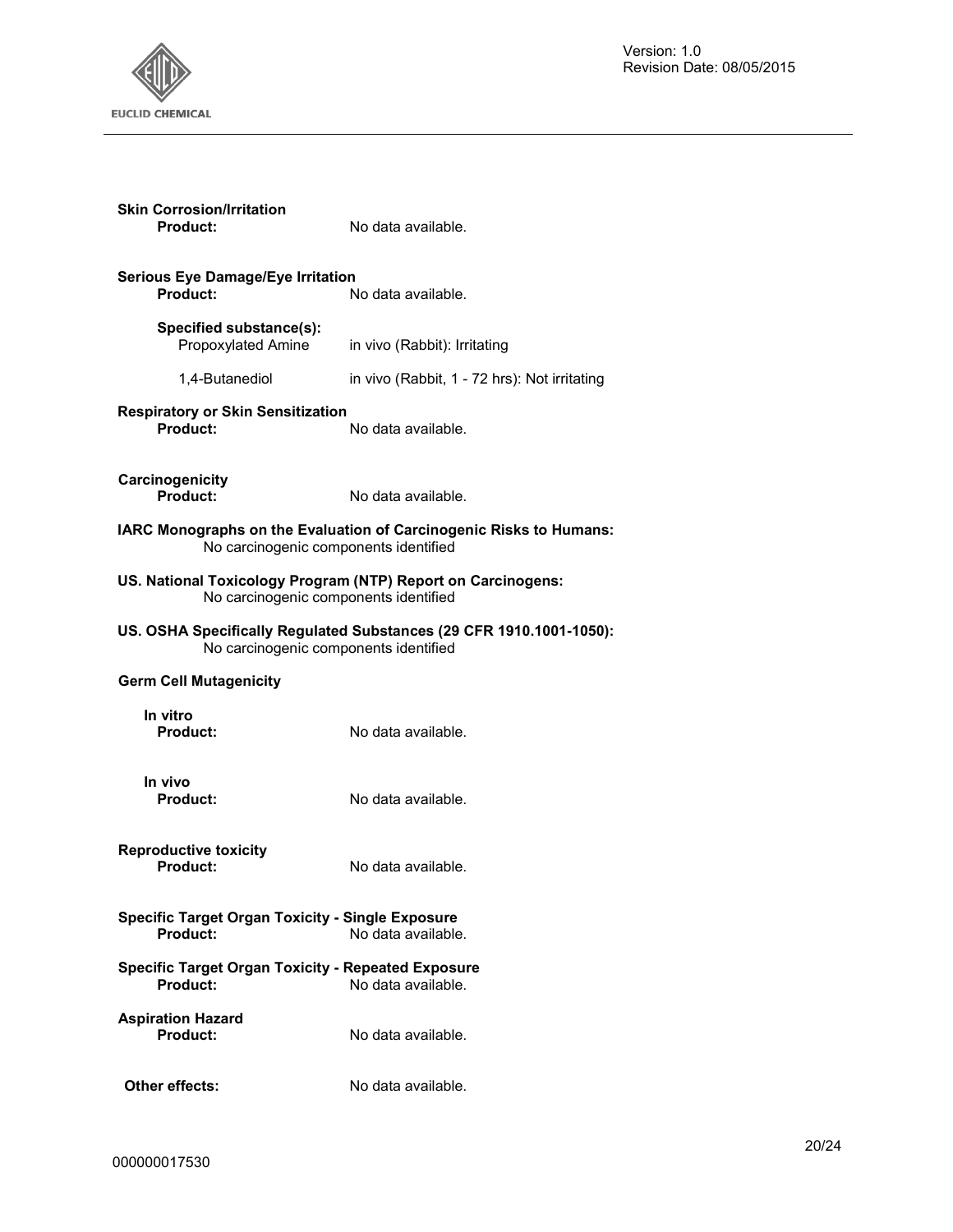

## **12. Ecological information**

## **Ecotoxicity:**

| Acute hazards to the aquatic environment:                                                   |                    |
|---------------------------------------------------------------------------------------------|--------------------|
| Fish<br>Product:                                                                            | No data available. |
| <b>Aquatic Invertebrates</b><br>Product:                                                    | No data available. |
| Chronic hazards to the aquatic environment:                                                 |                    |
| Fish<br><b>Product:</b>                                                                     | No data available. |
| <b>Aquatic Invertebrates</b><br>Product:                                                    | No data available. |
| <b>Toxicity to Aquatic Plants</b><br>Product:                                               | No data available. |
| <b>Persistence and Degradability</b>                                                        |                    |
| Biodegradation<br>Product:                                                                  | No data available. |
| <b>BOD/COD Ratio</b><br><b>Product:</b>                                                     | No data available. |
| <b>Bioaccumulative Potential</b><br><b>Bioconcentration Factor (BCF)</b><br><b>Product:</b> | No data available. |
| Partition Coefficient n-octanol / water (log Kow)<br><b>Product:</b>                        | No data available. |
| <b>Mobility in Soil:</b>                                                                    | No data available. |
| <b>Other Adverse Effects:</b>                                                               | No data available. |
| 13. Disposal considerations                                                                 |                    |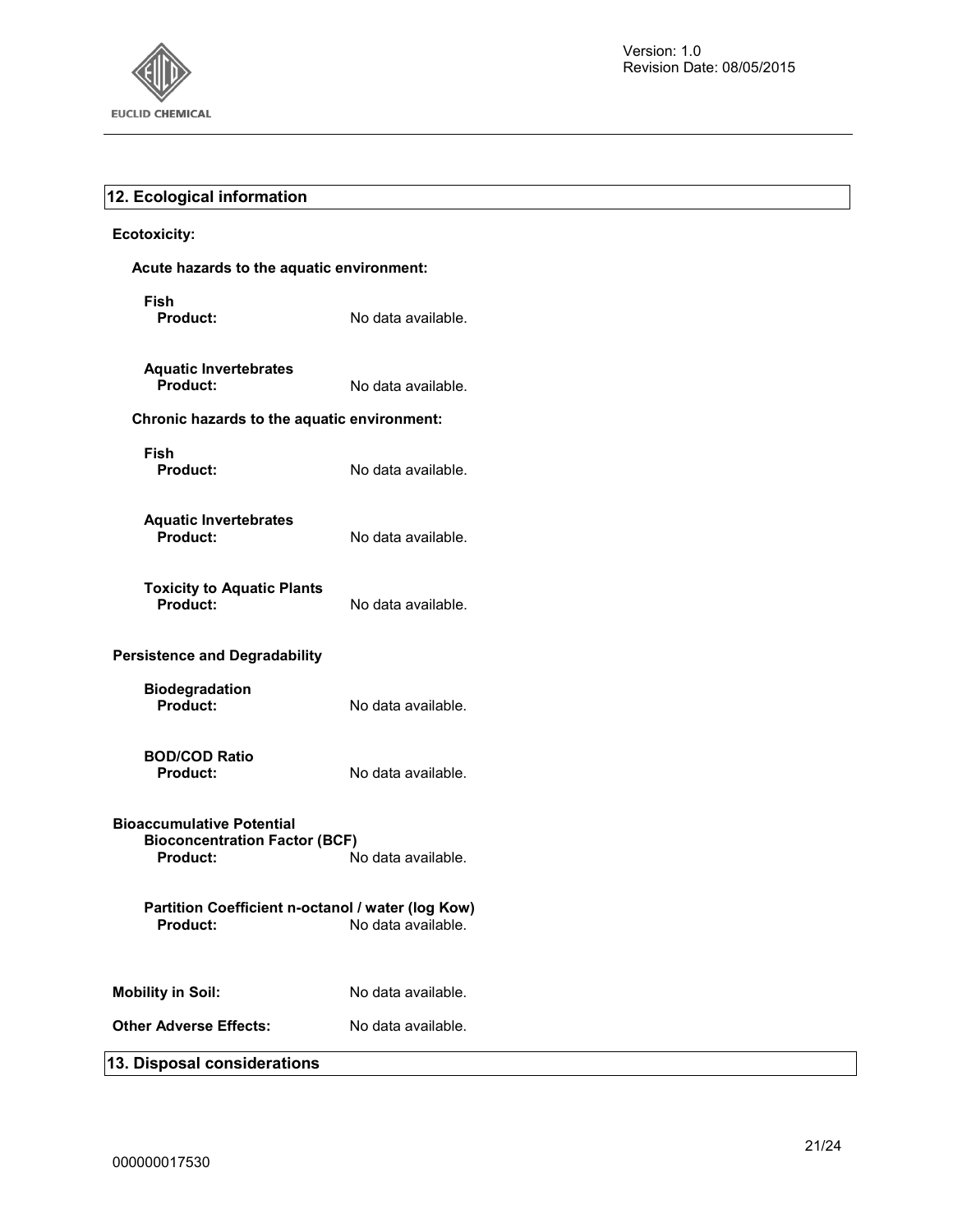

| <b>Disposal instructions:</b>    | Dispose of waste at an appropriate treatment and disposal facility in<br>accordance with applicable laws and regulations, and product<br>characteristics at time of disposal. |  |
|----------------------------------|-------------------------------------------------------------------------------------------------------------------------------------------------------------------------------|--|
| <b>Contaminated Packaging:</b>   | No data available.                                                                                                                                                            |  |
| <b>14. Transport information</b> |                                                                                                                                                                               |  |

#### **TDG:**

Not Regulated

#### **CFR / DOT:**

Not Regulated

#### **IMDG:**

Not Regulated

#### **15. Regulatory information**

#### **US Federal Regulations**

- **TSCA Section 12(b) Export Notification (40 CFR 707, Subpt. D)**  None present or none present in regulated quantities.
- **US. OSHA Specifically Regulated Substances (29 CFR 1910.1001-1050)**  None present or none present in regulated quantities.

#### **CERCLA Hazardous Substance List (40 CFR 302.4):**

None present or none present in regulated quantities.

#### **Superfund Amendments and Reauthorization Act of 1986 (SARA)**

#### **Hazard categories**

Immediate (Acute) Health Hazards

#### **SARA 302 Extremely Hazardous Substance**

None present or none present in regulated quantities.

#### **SARA 304 Emergency Release Notification**

None present or none present in regulated quantities.

#### **SARA 311/312 Hazardous Chemical**

| <b>Chemical Identity</b>  | <b>Threshold Planning Quantity</b> |
|---------------------------|------------------------------------|
| <b>Propoxylated Amine</b> | 500 lbs                            |
| 1,4-Butanediol            | 500 lbs                            |

#### **SARA 313 (TRI Reporting)**

None present or none present in regulated quantities.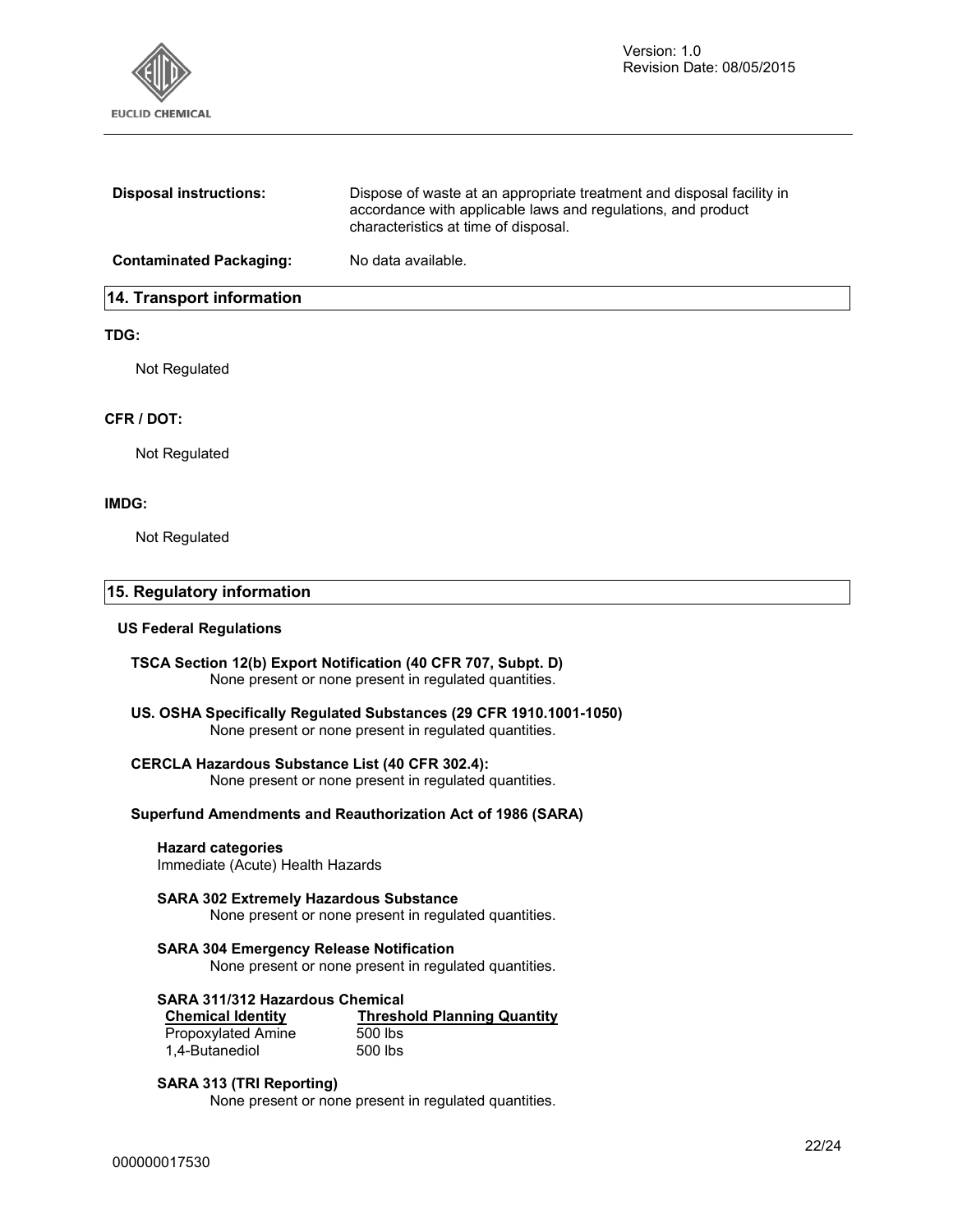

#### **Clean Water Act Section 311 Hazardous Substances (40 CFR 117.3)**

None present or none present in regulated quantities.

**Clean Air Act (CAA) Section 112(r) Accidental Release Prevention (40 CFR 68.130):**  None present or none present in regulated quantities.

#### **US State Regulations**

#### **US. California Proposition 65**

No ingredient regulated by CA Prop 65 present.

- **US. New Jersey Worker and Community Right-to-Know Act**  No ingredient regulated by NJ Right-to-Know Law present.
- **US. Massachusetts RTK Substance List**  No ingredient regulated by MA Right-to-Know Law present.
- **US. Pennsylvania RTK Hazardous Substances**  No ingredient regulated by PA Right-to-Know Law present.

#### **US. Rhode Island RTK**

No ingredient regulated by RI Right-to-Know Law present.

#### **Other Regulations:**

**When appropriately mixed with the other part, product has a VOC less water and exempt solvent of:**  0 g/l

#### **Inventory Status:**

| Australia AICS:                          | All components in this product are listed on or<br>exempt from the Inventory.              |
|------------------------------------------|--------------------------------------------------------------------------------------------|
| Canada DSL Inventory List:               | All components in this product are listed on or<br>exempt from the Inventory.              |
| EINECS, ELINCS or NLP:                   | All components in this product are listed on or<br>exempt from the Inventory.              |
| Japan (ENCS) List:                       | All components in this product are listed on or<br>exempt from the Inventory.              |
| China Inv. Existing Chemical Substances: | All components in this product are listed on or<br>exempt from the Inventory.              |
| Korea Existing Chemicals Inv. (KECI):    | All components in this product are listed on or<br>exempt from the Inventory.              |
| Canada NDSL Inventory:                   | One or more components in this product are.<br>not listed on or exempt from the Inventory. |